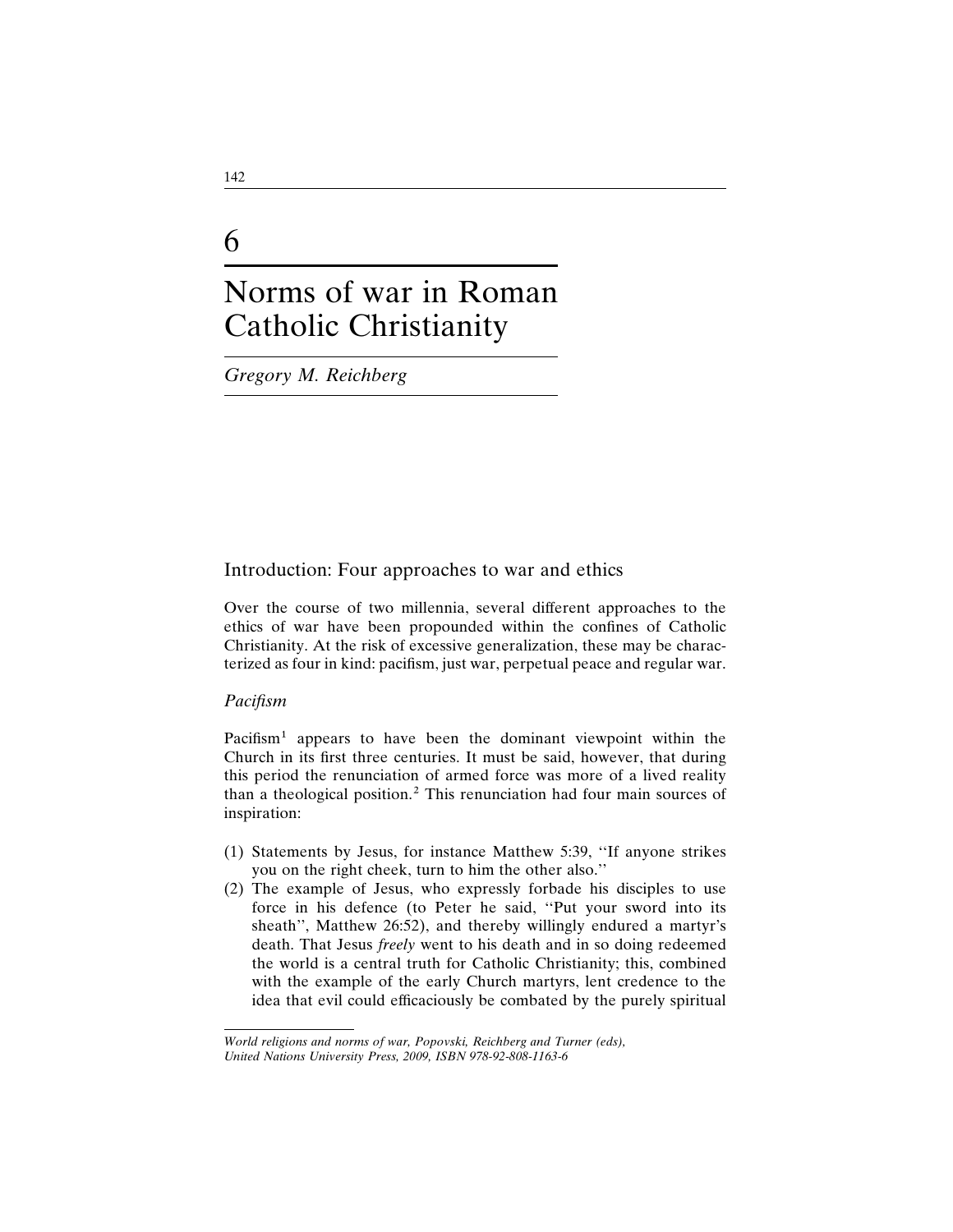''arms'' of love and patient suffering. Within the developing tradition, this would serve as an important counterweight to the just war idea; sometimes it would be cited as an argument against any resort to armed force (principled pacifism), at other times it would be advanced as a method of resistance to evil that could be applied in tandem with armed force.<sup>3</sup>

- (3) Detestation of the idolatrous practices associated with Roman military life.
- (4) A belief that the end of the world was near, such that participation in worldly practices (soldiering, lawsuits, etc.) was deemed inappropriate for Christians intent on achieving salvation in the next world.

On this fourfold basis, strong reservations against things military were expressed by some early Christian writers, most notably Justin Martyr, Tertullian, Origen and Lactantius. With the end of the Roman empire and the rise of Christian civilization under Constantine, this early pacifism lost much of its appeal for the mainstream church. And indeed, up until very recently, pacifism would endure in Catholicism mainly as a foil against which the just war doctrine would be compared. With the exception of Catholic authors of the Reformation era such as Erasmus (1466– 1536), few would adopt it as a viable alternative, and some would even characterize it as a heretical viewpoint, identified as it were with the ''excesses'' of Protestantism.4

Pacifism nevertheless saw something of a renewal in the second half of the twentieth century among Catholic thinkers and activists such as Dorothy Day, Gordon Zahn and James Douglas.<sup>5</sup> Moreover, the pacifist emphasis on the efficacy of non-violent resistance to injustice has received endorsement in Church documents, for instance the 1993 pastoral letter on war and peace issued by the US Catholic Bishops.<sup>6</sup> The Church has been particularly insistent on the importance of implementing nonviolent strategies within the context of intra-state struggles against injustice and abusive authority. Although admitting that ''armed struggle'' may be permissible as ''a last resort to put an end to an obvious and prolonged tyranny which is gravely damaging the fundamental rights of individuals and the common good'', it has nonetheless asserted that passive resistance is ''a way more conformable to moral principles and having no less prospects for success''.7 The downfall of Communist totalitarianism in Eastern Europe during the pontificate of John Paul II is often cited as evidence of the efficacy of non-violent means of resistance.

#### Just war

The just war idea emerged in Christianity at a time (the fourth century) when Christians began to assume positions of leadership within the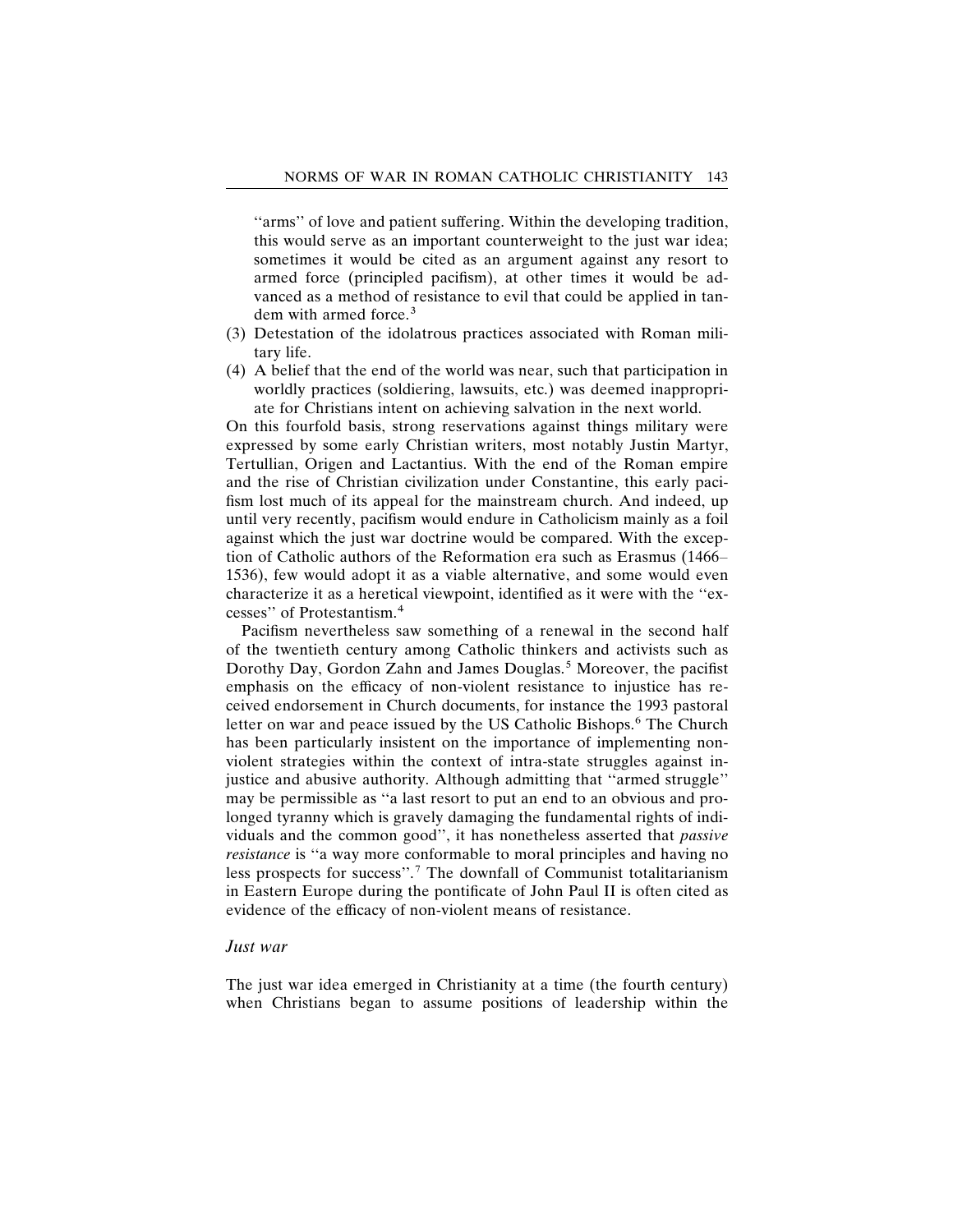temporal sphere. No longer could they view the political order solely from the standpoint of critical outsiders. The defence of homeland from attack, the repression of criminality and protection of the innocent were now contemplated as live issues for Christians in positions of power, thus requiring a reappraisal of Christ's example and teaching in the light of these changed historical circumstances.

Spearheading this reappraisal were two bishops who were keenly aware of the new political role that Christians had begun to assume in the waning years of the Roman empire: St Ambrose (c. 339–397) and St Augustine (354–430). Neither wrote a treatise or even a section of a treatise on the moral problem of war, but the theme was nevertheless addressed by them in numerous passages, including some quite long digressions, where the justifiability of engagement in war was clearly enunciated.

The emergent just war doctrine was oriented around two key presuppositions. On the one hand, peace, not war, was viewed as the normative, baseline condition of humanity. In line with the Christian belief in the inherent goodness of creation, Ambrose and Augustine held that God had intended human beings and their respective communities to live together harmoniously, bound together by ties of mutual assistance and friendship (first presupposition). This condition of harmony was represented by the biblical narration of the Garden of Eden (Genesis 2:8–25), where interhuman violence had no place.

Yet Ambrose and Augustine also worked from the complementary idea that God's original plan for humanity had been contravened by human sin (second presupposition). The biblical story of humanity's fall from grace (Genesis 3) was summed up in the dogma of ''original sin'', according to which the transgression of Adam and Eve has had an enduring effect on their descendants (the universality of human beings), all of whom are born with a susceptibility to evil. Although war is not specifically mentioned, Cain's killing of his brother Abel (Genesis 4:1–16) and related stories, such as the Tower of Babel (Genesis 11:1–9), were meant to illustrate how violence and related forms of evil are endemic to our "fallen" world.

Although it was believed that restoration was possible through the redemptive action of Jesus Christ, it was also recognized that evil would endure in this world until his ''second coming'' at the end of time. Baptism did not entirely remove the tendency to sin, which would persist in Christians as a result of the original fall. Nevertheless, as agents cooperating in God's governance of a fallen world, Christians, especially those charged with the duties of public authority, were expected to resist evil actively, especially when grave injustice was directed against the weak and defenceless. At the limit, this would entail using armed force against those, whether internal malefactors or external enemies, who had disrupted the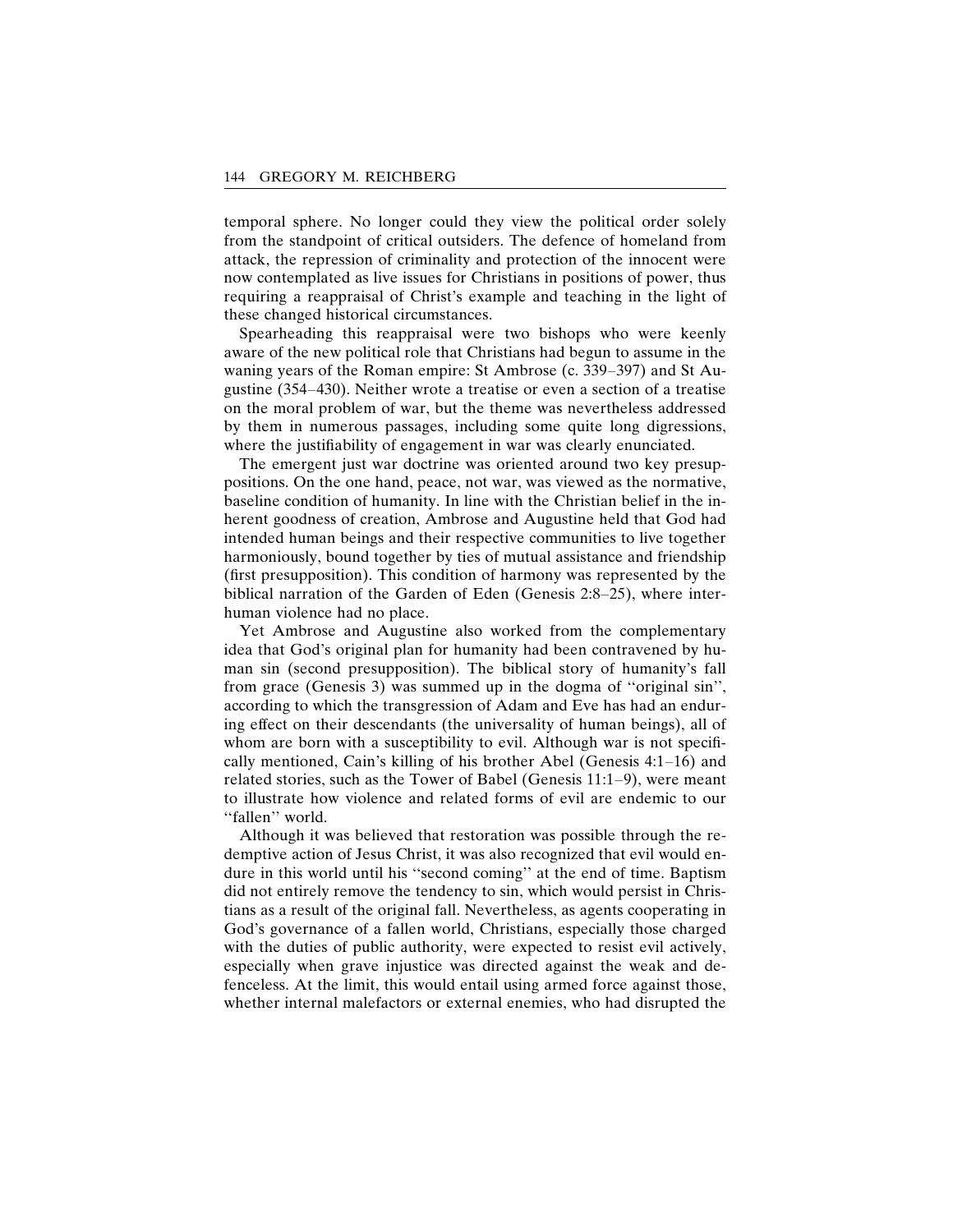peace. This was famously summed up by Augustine when he wrote that ''[i]t is iniquity on the part of the adversary that forces a just war upon the wise man".<sup>8</sup> On this understanding, "just war" (bellum iustum) was derived from the more fundamental concept of "peace" (*pax*). Armed force could be viewed as having a positive value (thereby warranting the designation ''just'') insofar as it contributed toward restoring a peace that had been violated by prior wrongdoing. By extension, since injustice could be expected to occur on a regular basis, officers of the law (police and soldiers) were deemed necessary in order to hold it in check. In line with our postlapsarian condition, the preservation of peace thus required just war as its unavoidable counterpoint.

Quite familiar to us today, this conceptualization of war as a derivative concept was not the standard understanding in the ancient world, where war was often viewed as a primordial reality that required no special justification, no addition of the adjective ''just'', to be accepted as a legitimate practice.<sup>9</sup> It was not uncommon for war to be considered the more primordial reality, such that peace could be defined negatively as the absence of war.<sup>10</sup> In this vein, several ancient writings testify to what one might term an "agonistic conception of life",<sup>11</sup> as for example in Plato's Laws, where the character Clinias boldly states that ''the peace of which most men talk ... is no more than a name; in real fact, the normal attitude of a city to all other cities is one of undeclared warfare''.<sup>12</sup> Like the oscillation of day and night, or the change of seasons, endemic warfare was thought to have a vital role to play in the maintenance of cosmic and human order: ''all things happen by strife and necessity,'' wrote Heraclitus (sixth century BCE), adding that ''war is the father of all and the king of all'', since it is from war that the differentiation of gods and humans, slaves and freemen arises.<sup>13</sup>

At the heart of the emerging Christian idea of bellum iustum was accordingly the conviction that war could be waged only for the maintenance of a just peace. Peace was viewed as the chief normative concept against which any resort to war would have to be measured. As a result, motives of personal gain, territorial aggrandizement and the like were vigorously excluded from the list of justifiable causes of war. But, despite the richness of this early teaching (articulated most fully by Ambrose and Augustine), it did not yet represent a theory of just war. Such a theory did not in fact arise until many centuries later, when the canon lawyers of the Middle Ages sought to organize earlier materials on war and violence – passages from the Bible, statements by Augustine and other Church fathers, enunciations of Church councils, and formulations from ancient Roman law – into an articulated body of thought, i.e. a doctrine. The key figure in this process was the early canonist Gratian (twelfth century), whose influence will be discussed below.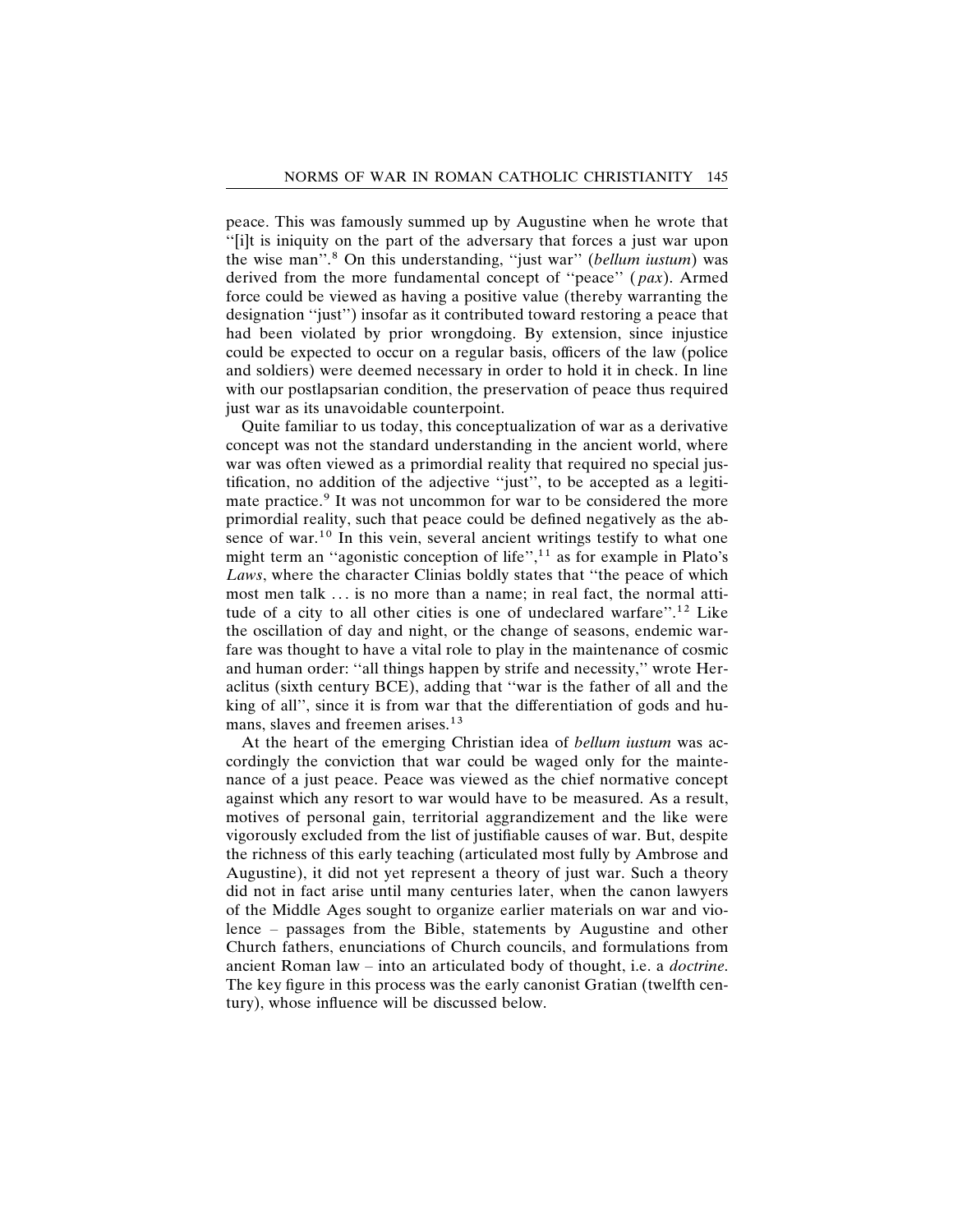The dominant school of thought within Catholicism from the Middle Ages to the present,<sup>14</sup> the just war idea has undergone significant transformation and development over the course of its history. The main burden of this chapter will be to outline the parameters of this idea within Catholic teaching.

#### Perpetual peace

Alongside the idea of just war, two related but distinct normative approaches to war have found representation within the Catholic tradition, both with roots in the Middle Ages. In the twelfth century, reflection on the practice of papal arbitration, whereby the popes would seek to prevent war by mediating disputes between rival princes, led some authors to postulate that recourse to war could be altogether eliminated within Christendom if all princes were obliged to submit their disputes to the pope's binding mediation.15 A different version of this idea was later proposed by Dante Alighieri (1265–1321) in his political treatise Monarchia, this time with an emphasis on the adjudicating power of a (hypothetical) universal emperor, who would function as the supreme early judge. Possessed of full enforcement powers, his decisions would be imposed without further appeal, thereby preventing serious disputes from disrupting the peace. Now designated under the heading of ''perpetual peace'', thinkers with this outlook ''typically hold that the just war view is at once too optimistic in thinking that war can effectively be regulated by moral norms and values, and too pessimistic in presupposing that war is an inexpugnable part of the human condition. Instead, they advocate a new set of political structures (notably an international body to adjudicate disputes between states), which, if effectively implemented, will one day render war obsolete.''16 Resurfacing in the eighteenth century with secular writings by authors such as Abbé de Saint-Pierre, Rousseau and Kant, the perpetual peace idea would gain currency in twentieth-century Catholic thought. Expressions of the idea may be found in papal documents and pronouncements, as for instance when Pope Paul VI famously declared at the United Nations (4 October 1965), ''Never again war!''17

#### Regular war

It has already been noted that just war was the dominant approach to the ethics of war in the Christian Middle Ages, and it has remained so in Catholicism generally. This account is founded on the notion of just cause, which signifies, in substance, that war is a proceeding whereby a belligerent is empowered to punish a wrong done to it by another party. Understood as a response to prior wrongdoing, the notion of just cause is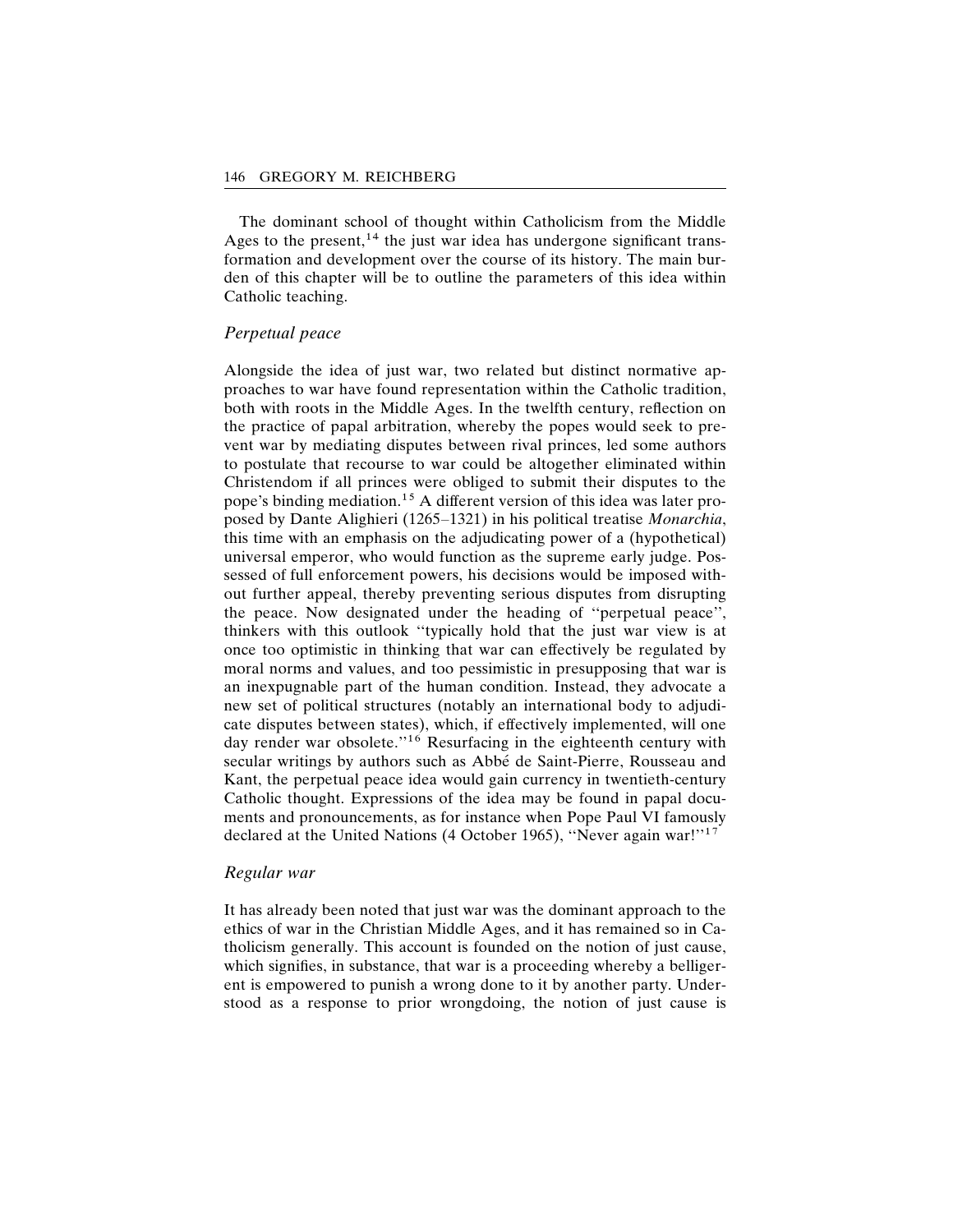unilateral in character, for, if one party is entitled to apply a sanction or to enforce its rightful claim, the other party must be in the wrong. Strictly conditioned by its underlying cause, the legal effects of a just war could benefit only the righteous belligerent. The unjust adversary had no right to fight or even to defend itself.

Yet alongside the unilateralist conception of the just war tradition another approach was followed by some late medieval Christian authors. Legal theorists (termed ''Romanists'' since their work focused on applying the civil laws of ancient Rome to the Christian culture of Europe) such as Raphaël Fulgosius (1367–1427) and Andreas Alciatus (1492– 1550) viewed war as a contest between equal belligerents, which both, owing to their sovereign status, enjoyed a similar capacity to wage war, regardless of the cause that had prompted the conflict. The whole problematic of just cause was thereby set aside in favour of bilateral rights of war.<sup>18</sup> As in a lawsuit or a duel, the opposing belligerents could enforce the same legal prerogatives against each other and were expected to abide by the same in bello rules. Much of the chivalric literature, in authors such as Honoré Bonet (c. 1340–1410) and Christine de Pizan (c. 1364–1431), was written from this perspective (although usually set in conjunction with just war elements). To underscore how the same set of rules (rights and duties) would apply to all sovereign belligerents, regardless of the justice or injustice of their cause, this would later be referred to as the idea of regular war ("guerre réglée").<sup>19</sup>

Subsequently developed by Gentili, Wolff, Vattel and other Protestant thinkers, the regular war approach would later find expression in international law (e.g. the Hague Rules of Land Warfare). But it has also had proponents among twentieth-century Catholic thinkers. Openly endorsed by Carl Schmitt,<sup>20</sup> an echo of this conception may be found in some recent documents of the Catholic Magisterium, for instance the US Bishops, who add ''comparative justice'' to the traditional list of just war criteria.21 Moreover, during some periods the regular war viewpoint was reflected in the diplomatic engagements of the Holy See. During World War II, for example, attempting to maintain a stance of official neutrality in the face of a conflict that had engaged Catholics on the two opposing sides, Allied and Axis, Pope Pius XII and other high Vatican officials often used language reminiscent of the regular war approach. The faithful on both sides were urged to remain obedient to their respective governments by serving in the military, regardless of which belligerent might be thought to possess the just cause. The pope's moral admonitions focused mainly on urging the parties to observe the international laws of armed conflict.<sup>22</sup>

As was noted above, the following elucidation of Roman Catholic teaching on the ethics of war will concentrate mainly on the just war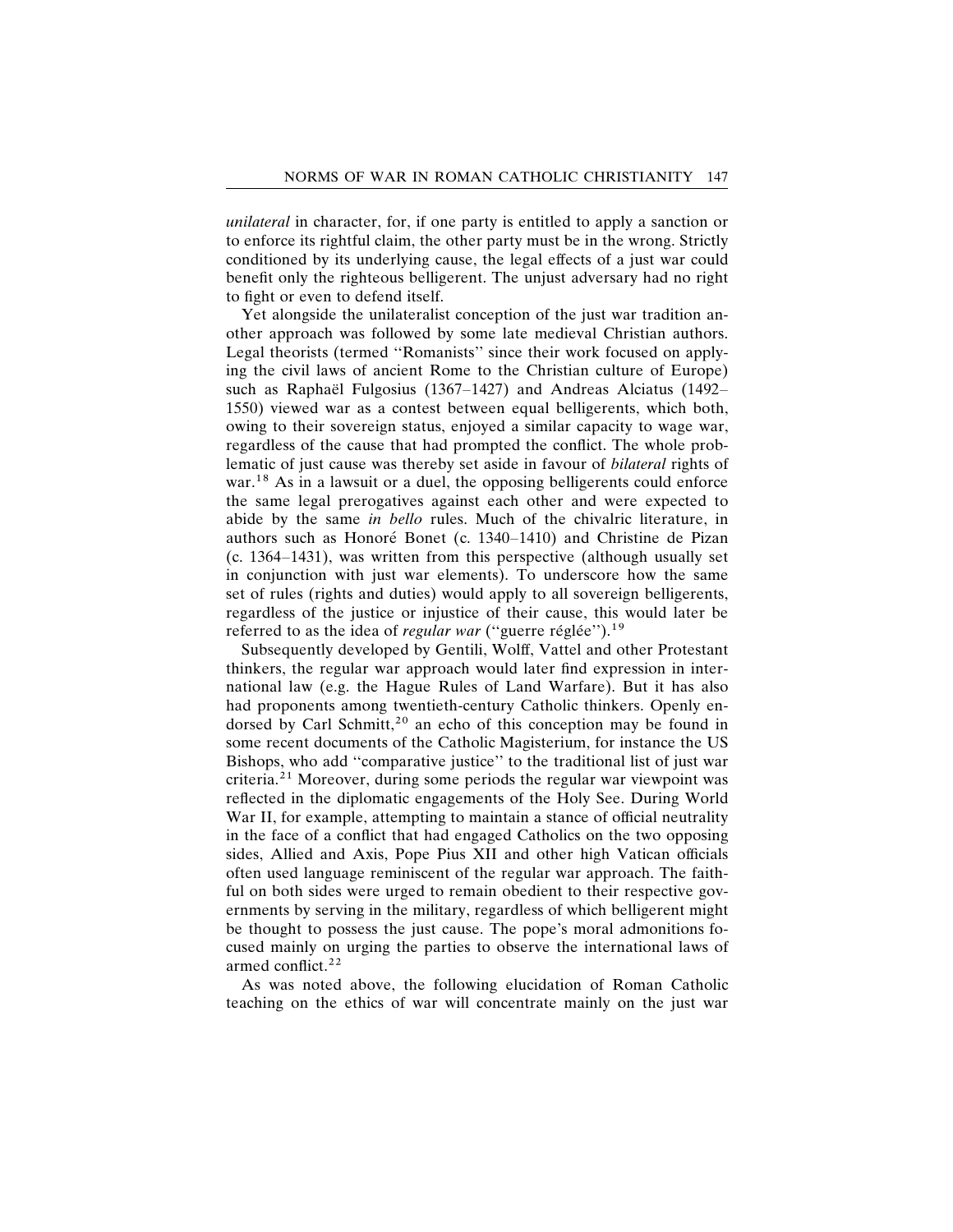approach. In proceeding thus, it must be borne in mind that this approach has not developed in isolation from the three other approaches mentioned above. Elements of pacifism, perpetual peace or regular war have frequently been integrated into the outlook of Catholic thinkers who proceed primarily from within the perspective of just war. In fact, it is this intermingling that accounts for much of the complexity (and richness) of the just war idea within the Catholic tradition.

## Sources and historical phases of the Catholic teaching on just war

The Catholic teaching on just war is ordinarily traced to the seminal writings of St Augustine. Although this is doubtless true, it must nevertheless be emphasized that the tradition as it emerged in the Middle Ages did not result from a direct reading of Augustine's disparate passages on war in the original texts. The articulation of a just war theory in the thirteenth century was based rather on reading Augustinian passages that had been organized into compilations, the most famous of which was the Decretum Gratiani (c. 1140).<sup>23</sup> In this work, the Italian canon lawyer Gratian devoted an entire chapter (causa 23) to problems associated with force and armed coercion from a Christian perspective. Based almost entirely on citations, with brief interjectory comments by Gratian, causa 23 brought together the building blocks that succeeding generations of Church lawyers and theologians would use to erect their own theoretical constructions on the ethics and legality of war. In addition to passages from Augustine, the causa included numerous citations from scripture (both the Old and New Testaments), other early Church theologians, e.g. Ambrose and Isidore of Seville, as well as Church councils and papal statements.

Gratian himself engaged in little independent theorizing. However, having become the main textbook for the emerging law schools of the Latin West, his Decretum gave rise to commentaries in which important new views on war and coercion were put forward, usually by reference to Roman law. The thinkers who wrote these commentaries were called Decretists, and among their writings we find the first explicit normative theories on topics such as the scope of self-defence and legitimate warmaking authority. Around the middle of the thirteenth century, the interest of Church lawyers shifted to the newly gathered collections of papal legislation (called ''decretals''); hence those who commented upon them were termed Decretalists. Among the most famous of these commentators was Pope Innocent IV (1180–1254), who carefully distinguished war from other forms of licit violence (self-defence by private individuals and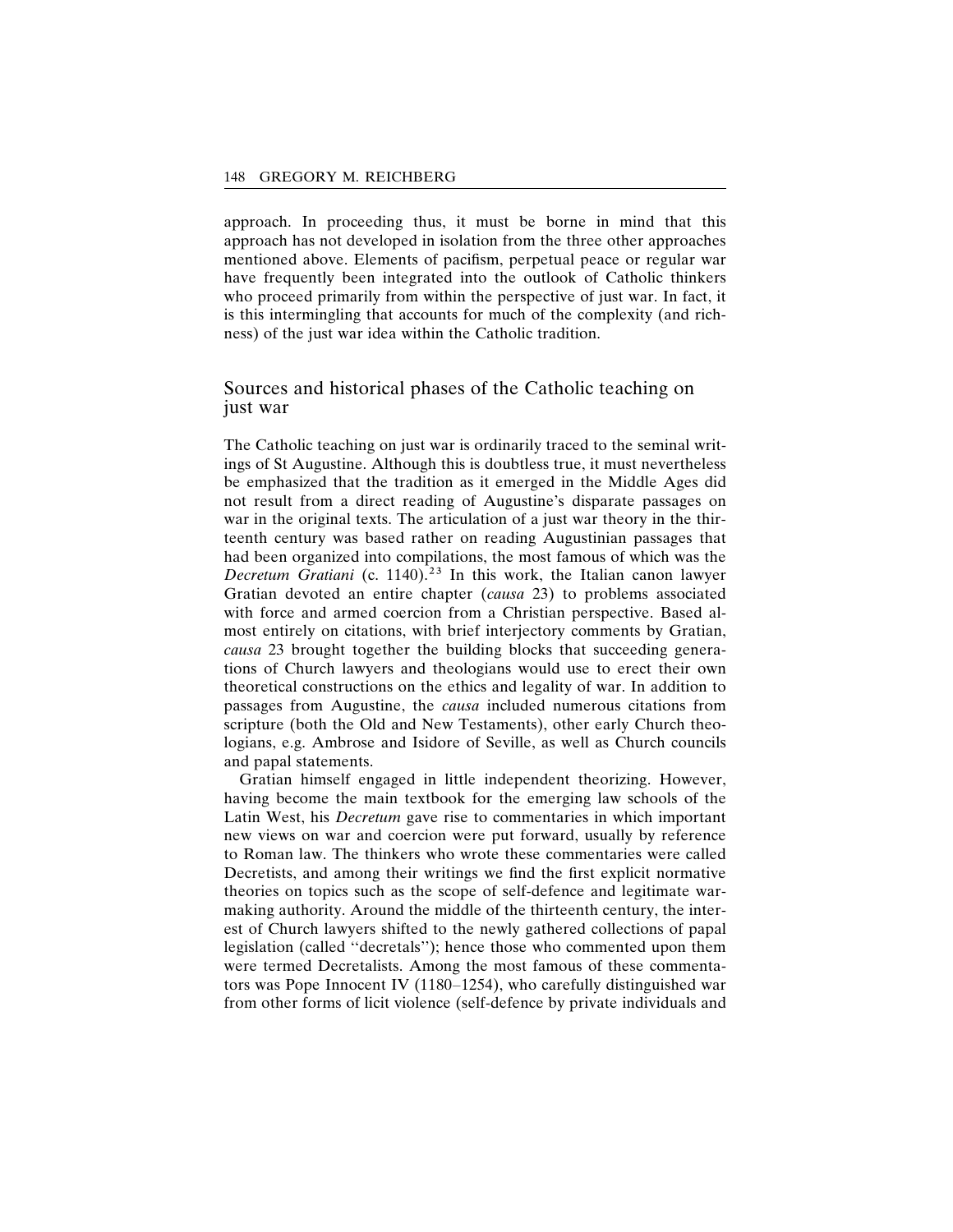internal police action by princes), thereby carving out the ius ad bellum as a distinctive sphere of normative reflection. Alongside Innocent, another Decretalist, the Dominican Raymond of Peñafort (1180–1275), wrote a treatise (the Summa de casibus poenitentiae<sup>24</sup>) that was intended to serve as a guide for confessors. By virtue of their power to absolve penitents from their sins, confessors exercised a role akin to judges, and were expected to apply the law within a special jurisdiction: the inner domain of conscience. Since many of the individuals who came to confession had contact of one sort or another with problems relating to war, this theme would receive careful treatment within Raymond's work. We thereby find him offering significant comments on a wide range of topics, including the five conditions that cumulatively must be fulfilled if a war is to be considered just, legitimate self-defence, the seizure of booty and civilian immunity.

Concurrently with the work of the Decretalists, theologians in the thirteenth century also began to write on problems associated with war. Most famous among them was undoubtedly St Thomas Aquinas (c. 1224– 1274), whose division of just war criteria into legitimate authority, just cause and right intention has served as the basic armature for Western moral reflection on war down to the present day. Aquinas elaborated his account of just and unjust war against the backdrop of a normative theory of peace, which could be achieved at different levels. Defining "war" as violence done by one independent nation against another (in contrast to ''sedition, whereby violent acts are committed against the internal order of a single nation''), he brought into Western reflection the idea that the nations of the world together constitute a community, for which there is a corresponding condition of *inter*-national peace.<sup>25</sup>

From the sixteenth century onward, Aquinas's Summa theologiae became the main textbook for Catholic students of theology in the Latin West. His question 40 ''De bello'' (in the part of the work known as the Secunda-secundae) became the principal locus for theological discussions on war.26 Several commentaries were written on the ''De bello'', but the most influential was produced by the Dominican Cardinal Thomas de Vio (1468–1534), who is better known by the name Cajetan.<sup>27</sup> Central to Cajetan's account was the distinction (not explicitly formulated by Aquinas) between two kinds of war, defensive and offensive. Defensive war required no special appeal to legitimate authority; political leaders of lower status, or even private individuals, were permitted by natural law to resort to such force in case of urgent need. Offensive war, by contrast, was more a matter of choice than of necessity. This mode of warfare Cajetan equated with the administration of punitive justice. No political community could be deemed self-sufficient (a ''perfect commonwealth'') if it did not possess the power to exact just retribution against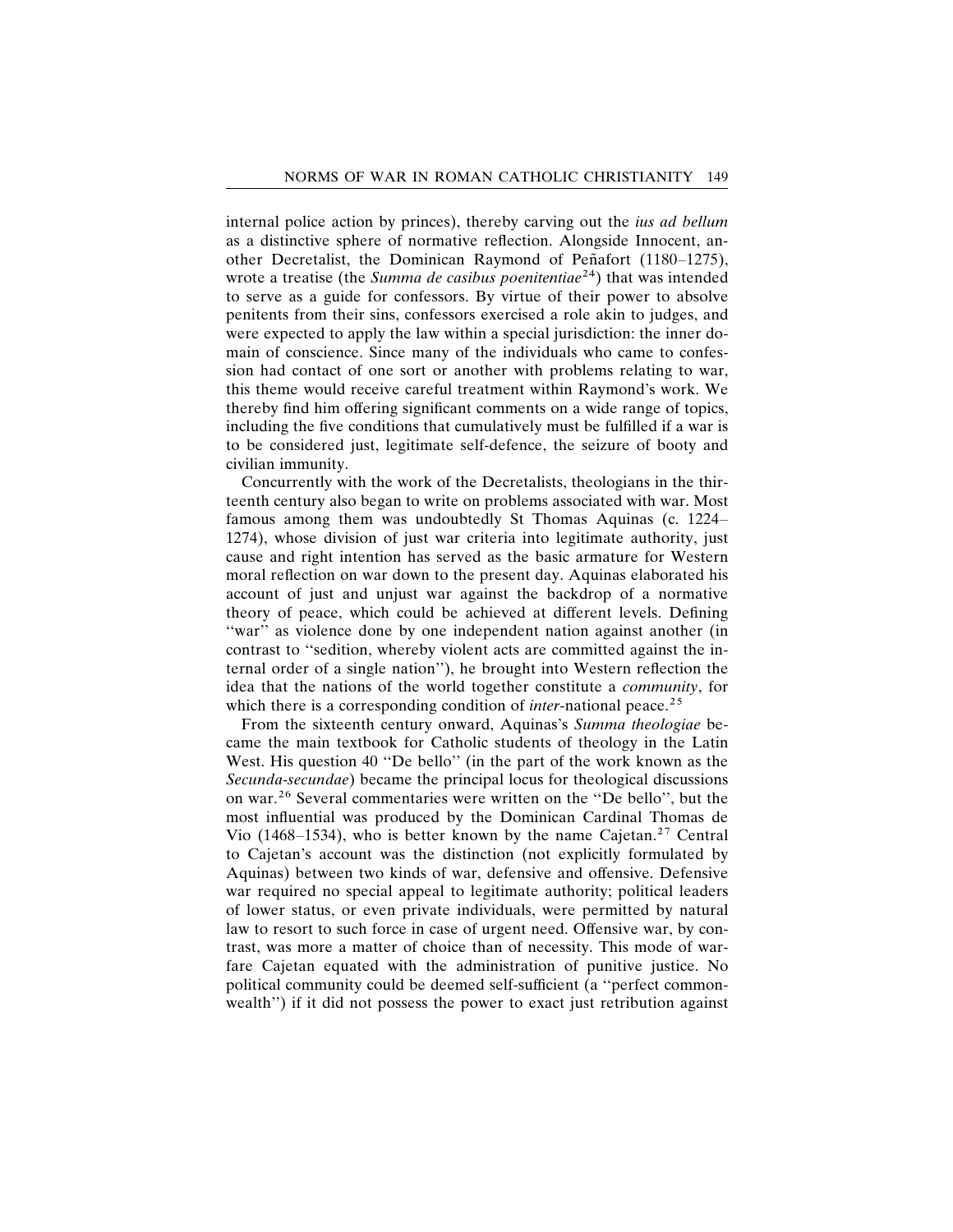its internal and external foes. The authority to wage war against external wrongdoers, in particular, he viewed as the distinctive mark of a fully independent commonwealth. Despite the medieval cast of his work, in it we can already detect a glimmer of the new European system of independent sovereign states. Cajetan's commentary represented one of the most detailed discussions up to its time on the issue of legitimate authority, and the distinction that he drew between defensive and offensive war (both of which were deemed legitimate) became a mainstay in the subsequent literature. The idea that offensive war requires permission from the highest level of legitimate authority is still with us today, albeit under a different vocabulary, when it is maintained for example that ''enforcement action'' may be carried out only by the Security Council of the United Nations, although defensive action still falls under the initiative of individual states.

Catholic reflection on war was dramatically stimulated by Spain's colonization of the Americas at the beginning of the sixteenth century. Reports of indiscriminate killing, forced labour and confiscation of land had raised doubts about the fast-growing colonies. Since it was by resort to arms that Spain had come to exercise dominion over the indigenous peoples of the Americas, the theologians who were then debating this involvement would have to assess, inter alia, whether religious motives – for instance, a desire to convert the Amerindians to Christianity – could provide moral warrant for the employment of these coercive measures. It was in this period that one of the first full-fledged theological treatises on the problem of war between nations appeared in the Latin West: the Relectio de Indis by Francisco de Vitoria (c. 1492–1546).<sup>28</sup>

Of particular importance in Vitoria's treatment of war was the establishment of a tight conceptual linkage between the moral problem of conquest and war, on the one hand, and the norms of natural law, on the other. The latter designated a set of unwritten moral imperatives that are rooted in a source antecedent to human deliberation and choice, namely God, yet which do not depend on a special religious revelation (a holy book) and thus are applicable to all men, in whatever culture they may find themselves. Vitoria's emphasis on natural law would have a formative influence on the development of the modern Catholic conception of resort to armed force, which henceforth would be framed in terms of secular (''natural'') rather than specifically religious (revealed) principles. Moreover, Vitoria was one of the first Christian thinkers to discuss war and peace with explicit reference to the common good, not only of an individual nation or people but of ''the whole world'' (bonum totius orbis). In a famous passage he similarly suggested that just war was akin to an act of policing to be undertaken by the authority of the international community (totius orbis auctoritate).<sup>29</sup> His allusions to this effect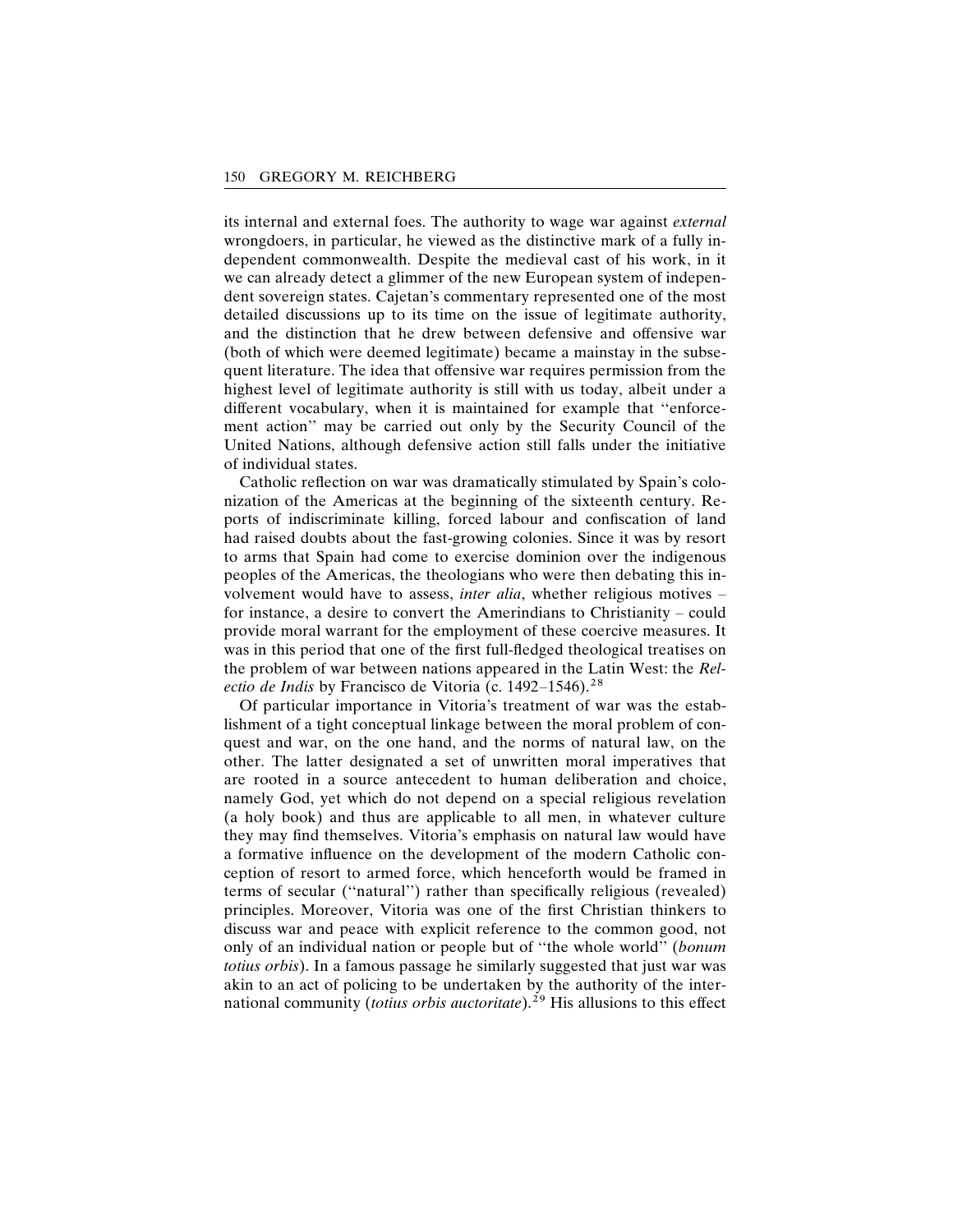would likewise inform later thought, as elaborated for instance by the US Bishops, who invoked the idea of a ''global common good'' as the main referent for any legitimate war-making authority.<sup>30</sup> And more generally, building on Vitoria's insight, twentieth-century Church documents would affirm that "[i]nternational solidarity is a necessity of the moral order.... World peace depends on this to a great extent."<sup>31</sup>

Vitoria's line of thought was further developed by two fellow Spaniards, both Jesuits. The first, Luis de Molina (1535–1600), was instrumental in reformulating the notion of just cause so that it no longer presupposed personal guilt on the part of the adversary.

This he termed ''material injury''. Such an injury would arise if the offender carried out a wrongful act while in a state of "invincible ignorance"<sup>32</sup>. If the injury was of sufficient gravity, the offended party could have just cause to seek redress through resort to armed force. This resort would count as an instance of offensive war, yet, since it was not predicated on the culpability of the adversary, it could not be waged in view of punishment.<sup>33</sup>

By distinguishing war from punishment, Molina thereby established one of the central premises on which the modern ius in bello came to be built.

The second of the two Jesuits, Francisco Suarez (1548–1617), wrote a systematic treatise, *De bello*, which covered in some detail (and with numerous original arguments of his own) many of the points earlier treated by Vitoria. In a famous passage, he asserted that human beings are not condemned to settle their disputes by war since God has provided us with other means – including arbitration – to resolve controversies between commonwealths.<sup>34</sup> He insisted, likewise, that political and military leaders have obligations not only toward the well-being of their own polity but vis-a`-vis the enemy commonwealth as well. Before declaring war, such leaders must make their grievances known to the enemy commonwealth, providing it an opportunity to avoid war by offering satisfaction for the wrong done.<sup>35</sup> Suarez is also noteworthy for the very careful treatment that he gave to the problem of side-effect harm in war (collateral damage), which he applied by reference to what has since become known as the ''principle of double effect''.36

Despite its vigour and the new perspectives that it opened up, the ''golden age'' of Spanish theorizing on war came to a close toward the middle of the seventeenth century. During the next three centuries, the Catholic teaching on war would enter a period of sterility. Apart from a few bright spots, for example the work of Luigi Taparelli d'Azeglio (1793–1862), who updated just war theory to deal with problems such as preventive war, and whose strong endorsement of international society, arbitration and arms reduction would contribute toward the papacy's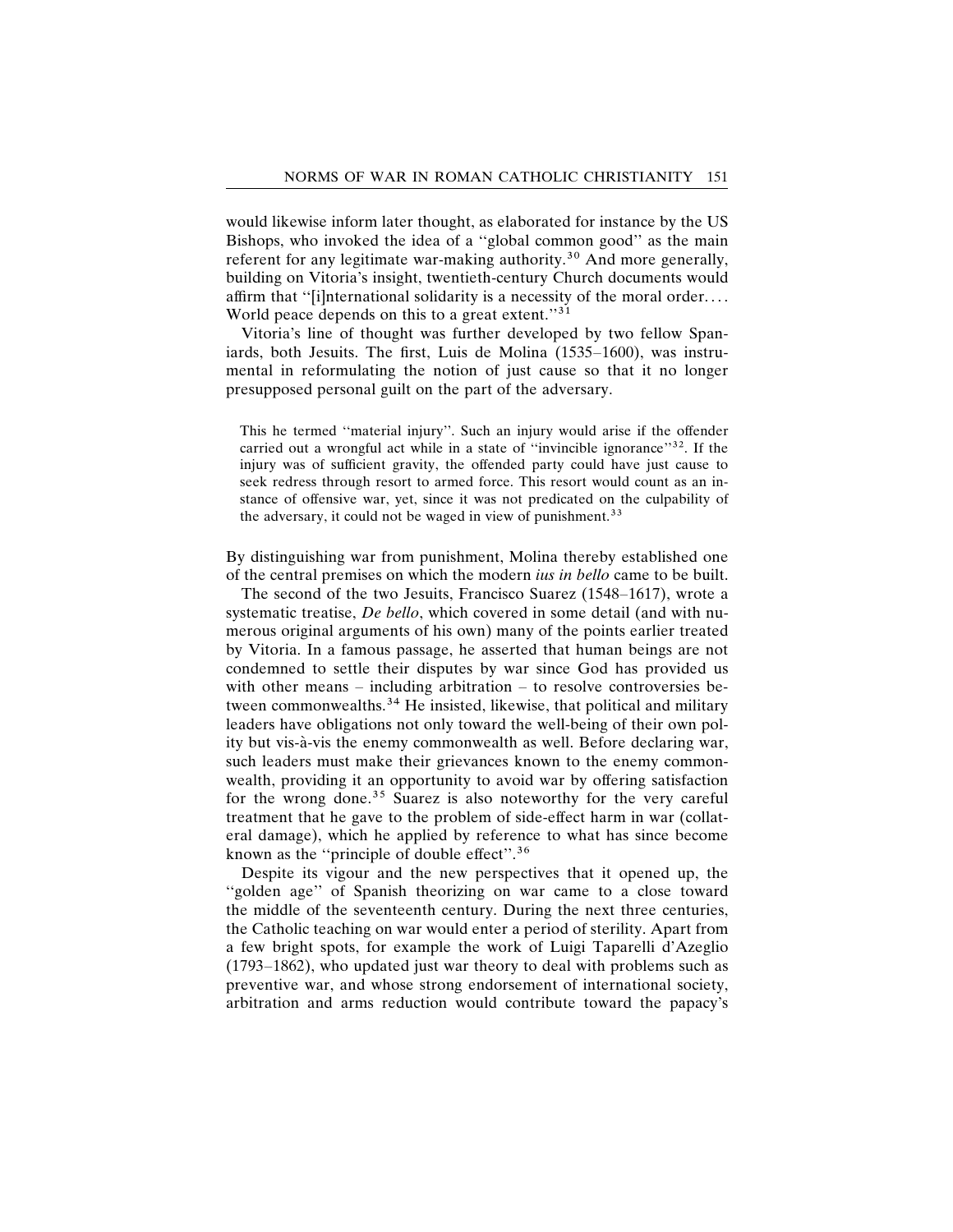later embrace of these ideas, most authors merely repeated points made by earlier just war theorists such as Aquinas, with few attempting to apply these ideas to current events. This was the heyday of *raison d'état* (classical international law), when it was generally assumed that individual sovereign states had full discretion in waging war to serve their interests. Matters of ethics were relegated to the private conscience of political leaders, and were not thought to be a fit topic for public discourse.

The normative landscape began to change dramatically, however, when journalists began to report on the large casualties associated with the Crimean (1854–1856) and Franco-Prussian (1870–1871) wars.<sup>37</sup> A wave of pacifist sentiment rose, making inroads among some Catholic organizations. World War I, in particular, made abundantly manifest how the consequences of an unbridled ius ad bellum could be truly disastrous. The League of Nations Covenant (1920) sought to remedy this state of affairs by establishing a system of obligatory arbitration, with the aim of preventing states from resorting to force to resolve their differences.

The legal regime established by the League stood in a somewhat ambiguous relation to the just war outlook of the Catholic tradition. On the one hand, in its underlying supposition that ''the normal state of international relations is one of peace, with war permitted only as an exceptional act requiring affirmative justification",<sup>38</sup> the League represented a rejection of *raison d'état* and a return to the classic just war point of view. Likewise, in its strong endorsement of arbitration as a method for limiting resort to war, the League renewed ties with an approach that had traditionally been advocated by the popes and leading theologians such as Suarez. On the other hand, the League showed discontinuity with the earlier tradition of just war to the extent that it largely excluded the problematic of just cause from its deliberations. Built up around a set of rules that dictated what procedural conditions (chief among them the submission of disputes to arbitration) had to be met before a resort to force could be deemed lawful, the League could side-step the question "as to which side had legal right on its side".<sup>39</sup>

This change in outlook from the just war idea to the legal regime of the Covenant presented an obvious challenge to Catholic thinkers, who engaged in two lines of response. Some sought to minimize the difference between the two outlooks by arguing that the normative conception underlying the League was in fundamental continuity with the outlook of the traditional just war theorists (Vitoria, etc.). This argument was typically made in historical studies,<sup>40</sup> where the main tenets of earlier just war thinking were explained in some detail. The other, more common, approach was to call for a reformulation of Catholic teaching on war and peace, to render it more consistent with the contemporary outlook.<sup>41</sup> Emphasis on arbitration, arms reduction, non-violent peace-making strat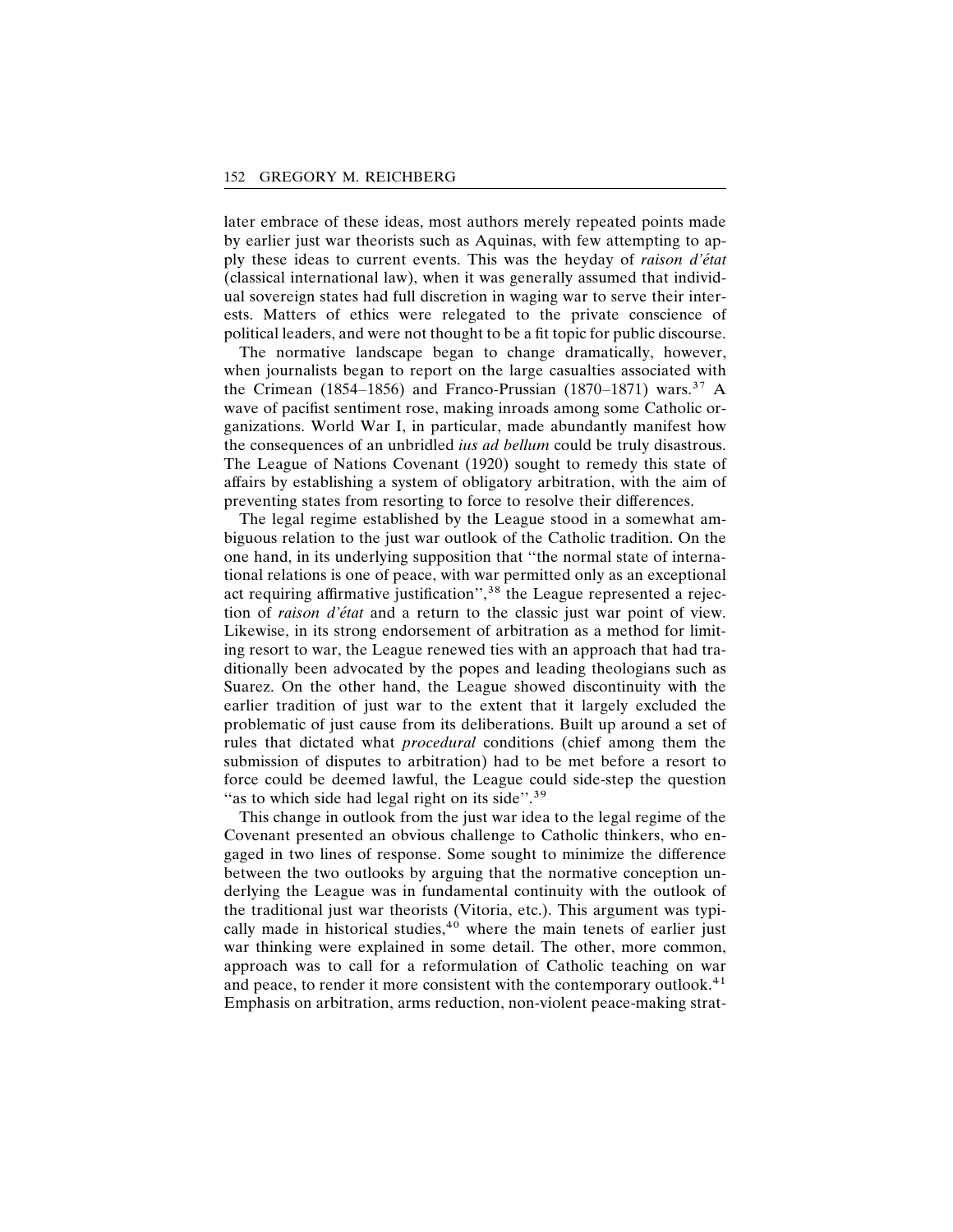egies, proportionality, last resort and the global common good would outflank the earlier preoccupation with just cause and legitimate authority.

Pivotal to the new trend in Catholic just war thinking were the speeches of Pius XII (pope from 1939 to 1958). Seeking to bring the traditional just war doctrine into continuity with the UN Charter and other developments in international law, the pope emphasized two points that would have a lasting effect on subsequent Catholic teaching.

First of all, in his various statements on war and peace Pius XII endorsed the long-term goal of establishing a system of governance for the international society of states. Taking inspiration from his predecessor, Benedict XV, who expressed the desire that ''all States, putting aside mutual suspicion, should unite in one league, or rather a sort of family of peoples, calculated both to maintain their own independence and safeguard the order of human society'',42 Pius viewed such an organized international community as constituting the ideal setting for decisionmaking about resort to armed force. Recognizing that such a system of governance (as reflected for instance in the UN Charter) was still embryonic, in continuity with the doctrine expounded a century earlier by Taparelli,<sup>43</sup> he suggested that the establishment of a centralized international authority could be viewed as an exigency of the natural law.44 The guiding idea was that each individual state would possess the right to use armed force as long as international society lacked a unified structure of governance. But, with the inception of the requisite juridical and executive functions at the international level, resort to armed force (for the maintenance of justice and peace) would become the prerogative of this international body; just war would henceforth take the form of international police action.<sup>45</sup>

Secondly, the pope moved away from the classic distinction between defensive and offensive wars, preferring instead to characterize just cause exclusively in terms of ''legitimate defence''. This stood in contrast to the earlier tradition, which had recognized three justifiable just causes of war: defence from attack, recuperation of goods wrongly seized and punishment of wrongdoing. Although some have criticized the pope for unduly restricting the scope of just cause to defence against ongoing attack, <sup>46</sup> it would seem that his divergence from the earlier tradition is in some respects more verbal than substantive. For instance, the pope's denial, in the Christmas discourse of 1944, that recourse to armed force can be ''a legitimate solution for international controversies and a means for the realization of national aspirations" was meant to target the idea of raison d'état; as such it should not be read as a repudiation of the notion of offensive war as it may be found in traditional Catholic authors such as Cajetan, Vitoria and Suarez.47

Moreover, unlike the traditional nomenclature of offensive versus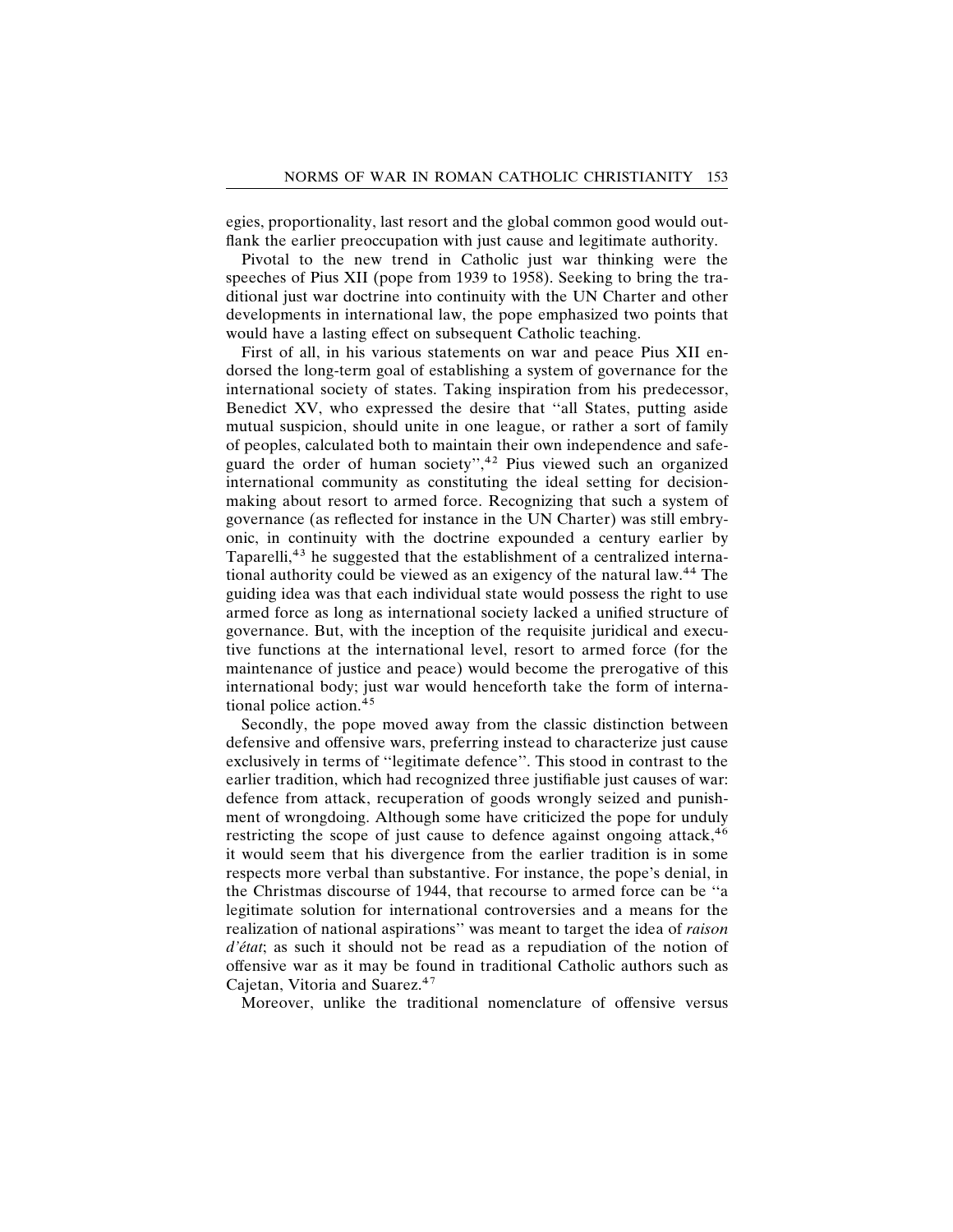defensive war, wherein the latter term was conceptualized narrowly as a reaction to armed attack, Pius seems to have thought of defence in somewhat broader terms, as encompassing the protection of persons and society not only from a cross-border armed attack but from other forms of "grave injustice". Hence we can find in his teaching an opening for humanitarian intervention and other limited uses of armed force, which, in the traditional terminology, would have been placed under the heading of *bellum offensivum*.<sup>48</sup> It remains true, however, that Pius's transition away from the traditional terminology did have the effect of moving subsequent Catholic teaching toward a considerably more restrictive conception of justifiable armed force than had been articulated in earlier ages, especially since many did not grasp the hermeneutical context described above and simply took his statements at face value.

The spread of nuclear arms after World War II further intensified calls for a major revision of Church teaching on just war. Symptomatic of this trend was the claim, enunciated with vigour by Pope John XXIII in his Encyclical Pacem in Terris (1963), that, ''in this age which boasts of its atomic power, it no longer makes sense to maintain that war is a fit instrument with which to repair the violation of justice''.49 In line with this, the US Catholic Bishops published a pastoral letter in 1983, The Challenge of Peace: God's Promise and Our Response, which dealt specifically with the morality of nuclear deterrence.<sup>50</sup> Widely read, in both religious circles and the secular policy community, the letter opened with a summary of principles in which the Catholic teaching was described as implying ''a presumption against war''. Particularly noteworthy was the rejection of any kind of offensive war, which signalled a significant departure from the traditional just war doctrine of Aquinas, Vitoria and Suarez.

Moreover, further complicating this historical picture was the increasing recourse to humanitarian interventions and other limited military engagements in the post–Cold War period. This led some Catholics to call into question the ''presumption against war'' view, as articulated by the US Bishops and the Catholic Magisterium generally, on the grounds that it would paralyse the will to engage in forcible military action in precisely those cases where such action was needed (e.g. to halt ethnic cleansing and other atrocities). In its place, they have argued for a return to the traditional just war view, which is founded on ''a presumption against injustice''.51

## Religious rationales for resort to armed force

It is quite striking that some of the earliest Christian treatments of just war were set within the context of ''holy war'', namely an employment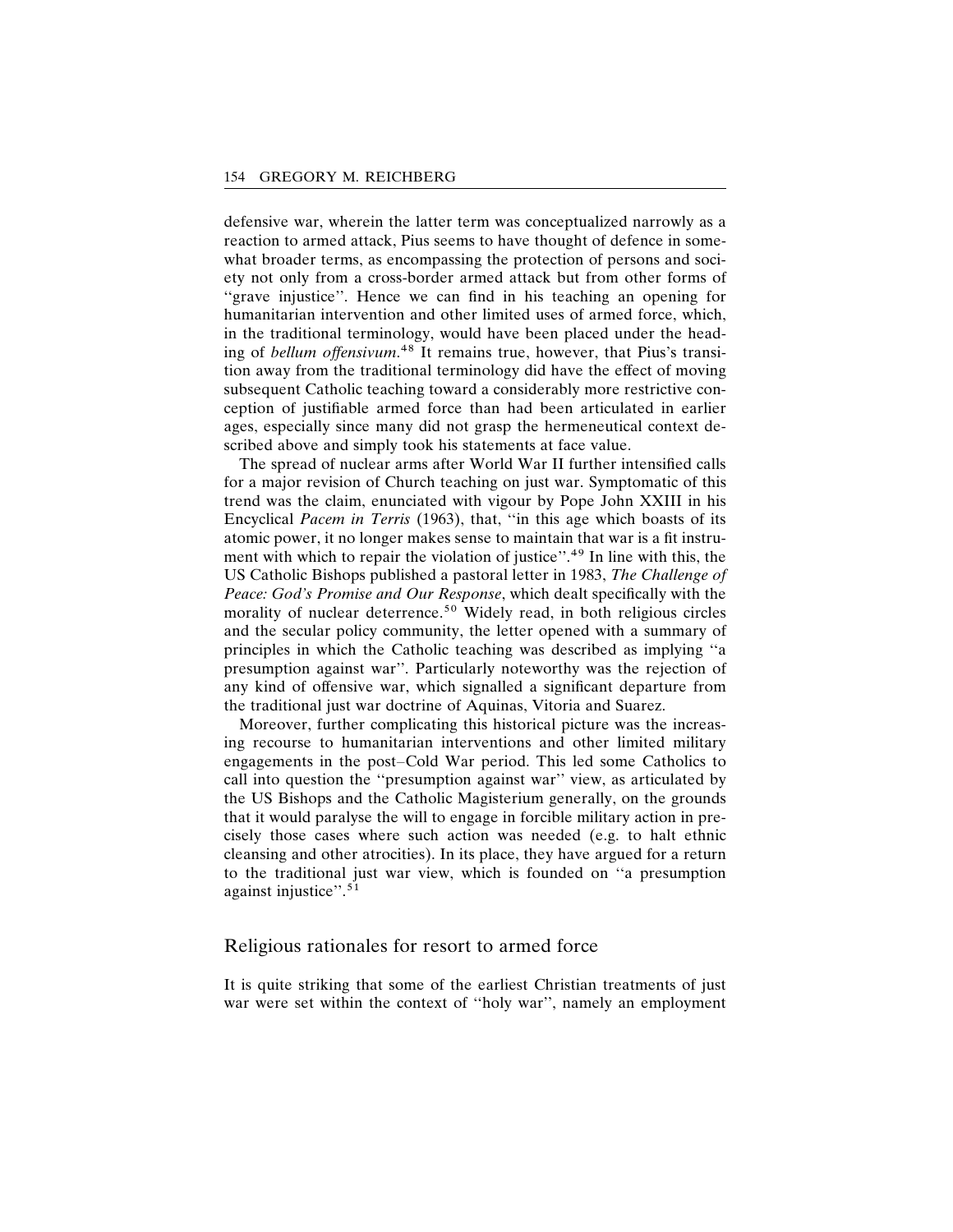of armed force in relation to specifically religious ends. This surfaces for instance in Augustine's polemical writings against the Donatists, a schismatic sect, in which he asserts that, if loving persuasion fails to bring straying Church members back into the fold, they should be forcibly compelled "by fear of punishment or pain" to return to the true faith.<sup>52</sup> A similar approach may be found in Gratian, whose treatment of armed force in causa 23 takes as its point of departure ''a case of heresy into which certain bishops had lapsed, and its repression by their Catholic counterparts, acting upon orders from the pope''.53 Gratian likewise considers, in question VI of the same *causa*, whether "the Church may compel the wicked to the good'', to which he answers in the affirmative, and then, by extension, argues in question VII that heretics may rightly be despoiled of their goods.<sup>54</sup>

The above reasoning of Augustine and Gratian applied only to Christians who were deemed to have deviated from the authentic teaching of the faith – heretics, schismatics and apostates. It did not apply to Jews, Muslims and other unbelievers who had never been received, by baptism, into the Christian faith. The former, as baptized Christians, stood permanently under the Church's spiritual jurisdiction. Hence, it was believed that the Church had the legitimate power to administer penalties for their deviation from the acceptable line of belief. These penalties could include excommunication or removal from office. But, in circumstances where the civil order was thought to be threatened by religious dissent, coercive sanctions such as confiscation of property, imprisonment or even execution could result, as carried out by the relevant civil authorities. This employment of temporal sanctions by the Church (acting through the mediation of civil authorities) was largely abandoned by the eighteenth century, but in some isolated cases, such as Spain, persisted up until the nineteenth century. The practice depended on an understanding of Church–state relations whereby ''the welfare of the Commonwealth came to be closely bound up with the cause of religious unity''.55 Such a view is no longer operative within Roman Catholic Christianity, as evidenced for instance by the current *Code of Canon Law*, which includes no provisions for the administration of coercive civil sanctions against persons deemed guilty of heresy and other grave ''sins against the faith"<sup>56</sup> It is now recognized in the official Church teaching that no state, even one where there is a majority of Catholics, can require a profession of faith on the part of its citizens.<sup>57</sup> Religious plurality and religious freedom are now deemed fully acceptable conditions within the modern state.

Historically, and from the earliest times, ''non-believers'' (in this category would be placed Jews, Muslims and pagans) were accorded a status different from that of dissident Christians. The mainstream view, from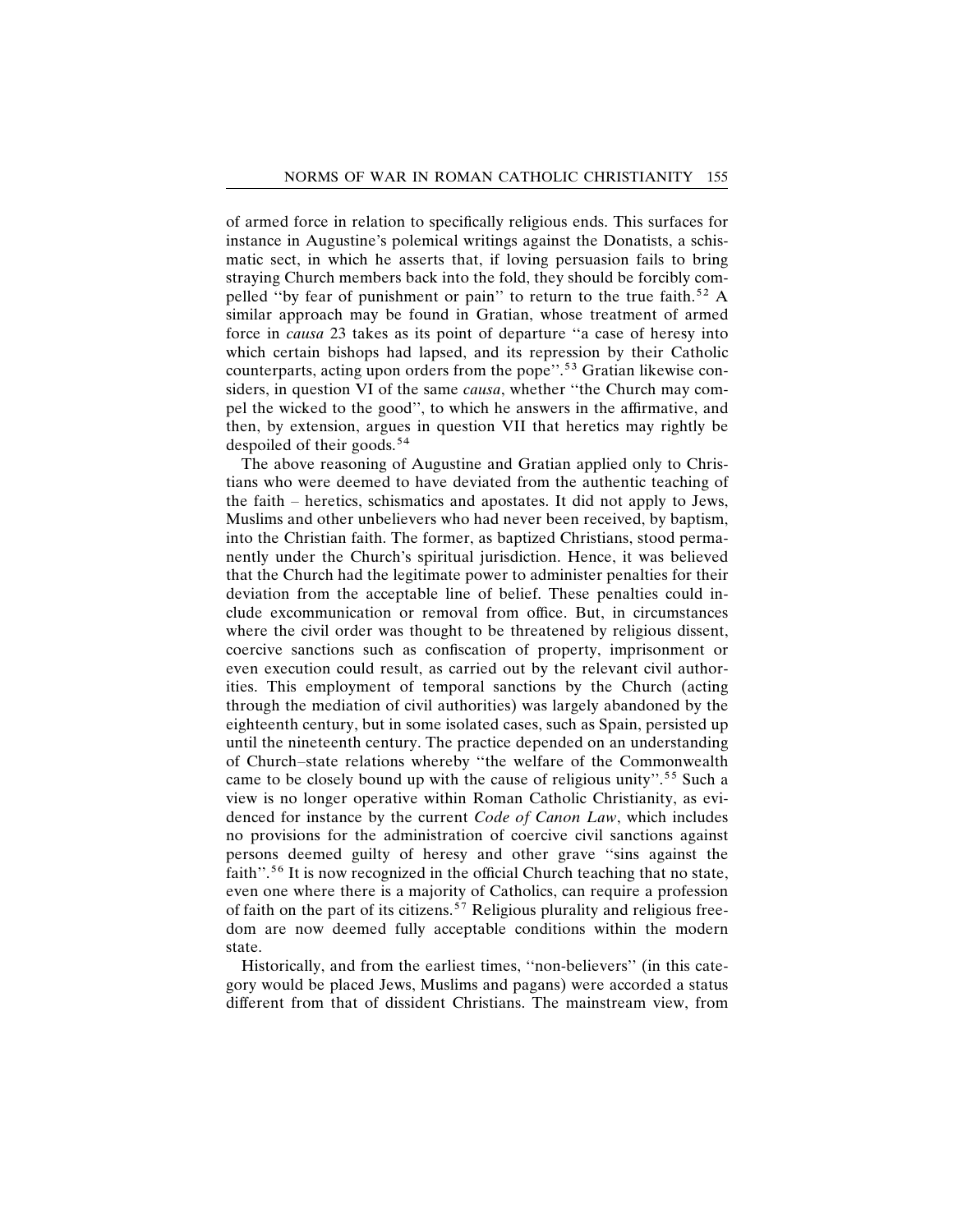Augustine forward, was that, in the words of Pope Innocent IV (c. 1250), ''infidels ought not to be forced to accept the faith, since everyone's free will ought to be respected, and this conversion should [come about] only by the grace of God".<sup>58</sup> A similar, even more emphatic formulation may be found some 20 years later in a text by Thomas Aquinas, when he wrote (c. 1270) that "unbelievers ... who have never received the faith, such as ... heathens and the Jews ... are by no means (nullo modo) to be compelled to the faith ... because to believe depends on [a free act of] the will''.59 Alternative views did, however, find voice within the Catholic tradition. The influential jurist Hostiensis (c. 1200–1271) famously held that true dominion (ownership of land and self-rule) could be exercised only by Christians; hence force could be used against infidels, to seize their lands or even, in some circumstances, to compel them to the faith.60 Likewise, the medieval theologian Duns Scotus (c. 1266– 1308) argued that under certain conditions the children of unbelievers (Jews and Muslims) might be forcibly baptized (for their own good) against the wishes of their parents, a view echoed by some later authors as well.61 Nevertheless, what was described above as the ''mainstream view'' finally won the day and has been enshrined in major Church documents such as the Declaration on Religious Freedom (Dignitatis Humanae), promulgated by Pope Paul VI in 1965. That this is the Church's canonical teaching has been reaffirmed on numerous occasions, notably by Pope Benedict XVI in his (now famous) lecture at the University of Regensburg, where he asserted (quoting from a medieval source) that ''spreading the faith through violence . . . is incompatible with the nature of God and the nature of the soul''.62 Given the historical background of theological vacillation on the permissibility of using force to promote religion, an unequivocal statement, by the Church's highest authority, condemning any such practice is not without significance.

As the tradition evolved, normative treatments of war were progressively detached from an explicit reference to the propagation or protection of the Christian faith. For example, in Aquinas's famous discussion of just war in Summa theologiae II-II, q. 40, a. 1 (written circa 1270), no reference is made to either heresy or the Crusades, and the aims of war (described in terms of ''just cause'') were enunciated in terms that could be readily understandable and even endorsed by non-Christians. War, he wrote, can rightly be waged ''to protect the common weal against external enemies'', to ''rescue the poor'', to ''avenge wrongs'' or to ''restore what has been unjustly seized''. It is not that specifically religious rationales were entirely absent from Aquinas's comments on war, but that these arise not so much with respect to the reasons for waging war, but rather apropos of what persons might legitimately take part in armed fighting. Priests, for instance, were excluded, precisely because of their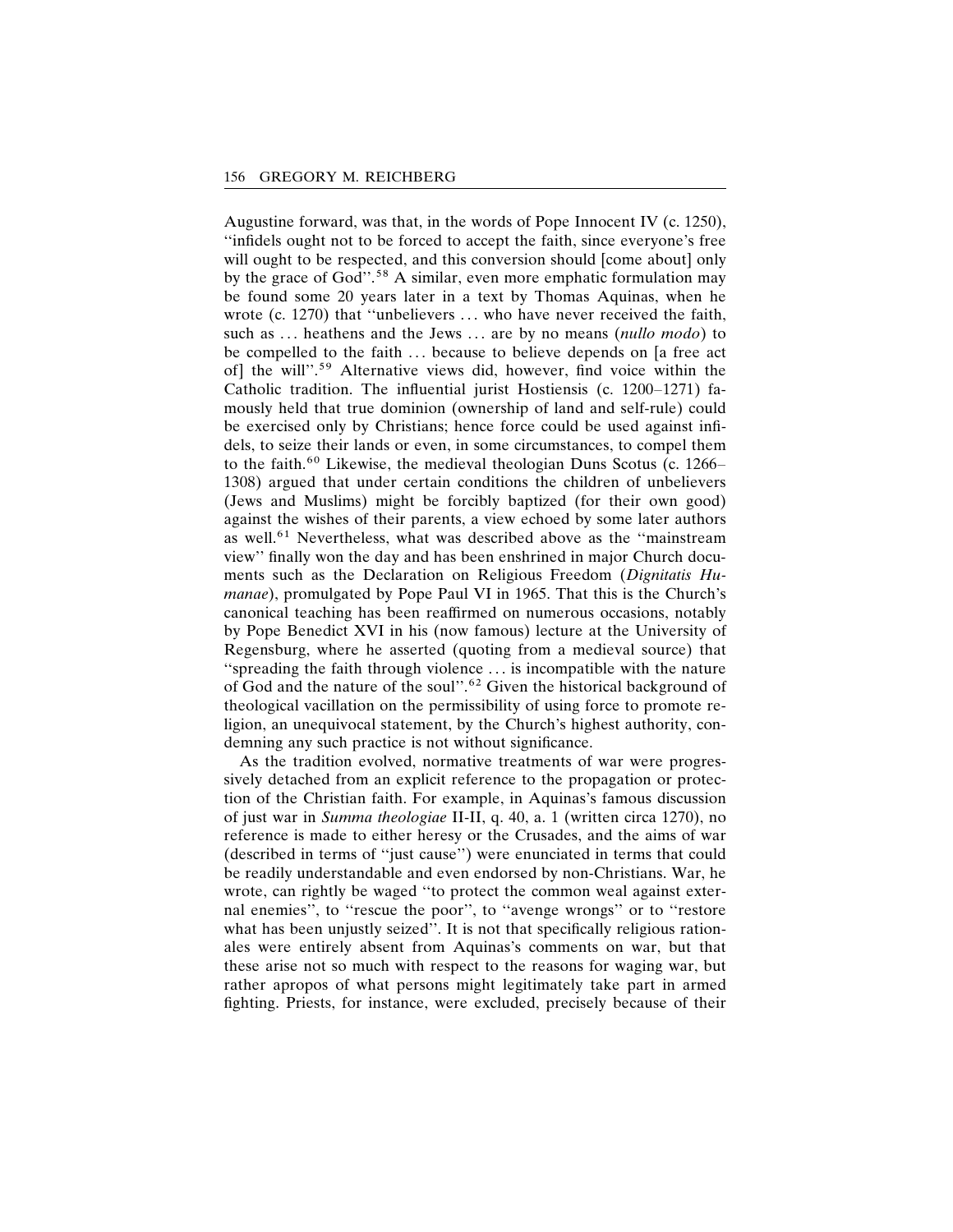sacramental function. As ministers standing in the place of Christ during the celebration of the holy mass, they were meant to imitate, symbolically, his voluntary sacrifice on the cross. Hence, ''it is unbecoming for them to slay or shed blood. And it is more fitting that they should be ready to shed their own blood for Christ, so as to imitate in deed what they portray in their ministry.''63 A similar reasoning may be found in many authors of the same period.

The process of detaching reasoning about war from premises of faith exclusively available to Christians was especially visible in the account given by Suarez in the early seventeenth century. Section IV of his De bello is entitled ''What is a just title for war, on the basis of natural reason?'' To dispel any doubt that specifically religious rationales should be excluded from the ius ad bellum, in the following section Suarez asks whether "Christian princes have any just title for war beyond that which natural reason dictates''. In this context, ''natural reason'' designates an employment of the human mind that is not inherently dependent on data from positive divine revelation. In contrast to teachings such as the divinity of Jesus Christ or papal infallibility, which are wholly unknowable to human beings apart from a special divine instruction given in the New Testament, the truths of ''natural reason'' can be known by virtue of the mind's fundamental (''created'') capacity.

In applying this teaching on ''natural reason'' to decision-making about armed force, Suarez excluded a number of rationales that had been advanced by earlier thinkers, but which by his time the mainstream tradition had set aside as inappropriate grounds for war: refusal to accept the ''true'', i.e. Christian, religion, offence given to God by idolatrous practices, the alleged incapacity of non-believers to exercise dominion (selfgovernment or ownership of property), and the alleged universal jurisdiction of the pope or the Christian emperor. On this basis, Suarez concluded that ''there is no title for war so exclusively reserved for Christian princes that it has not some basis in, or at least some due relation to, natural law, being therefore also applicable to princes who are unbelievers".<sup>64</sup>

Nevertheless, Suarez did recognize one notable exception to his general rejection of what today is termed ''holy war''. This was a case in which a people, subject to a non-Christian prince, wished to accept Christianity against his will. Should the prince forcibly prevent this acceptance, say by prohibiting the entry of missionaries, then Christian princes ruling over other lands would have the right to defend (ius defendendi) those innocent people against their prince, and even punish offences committed by his regime against them. Suarez will not concede, however, that this line of argumentation would be generally available to other religions: if a people wished ''to submit to the law of unbelievers – for example the Mohammedan  $[law]$  – and its prince is opposed to this submission, then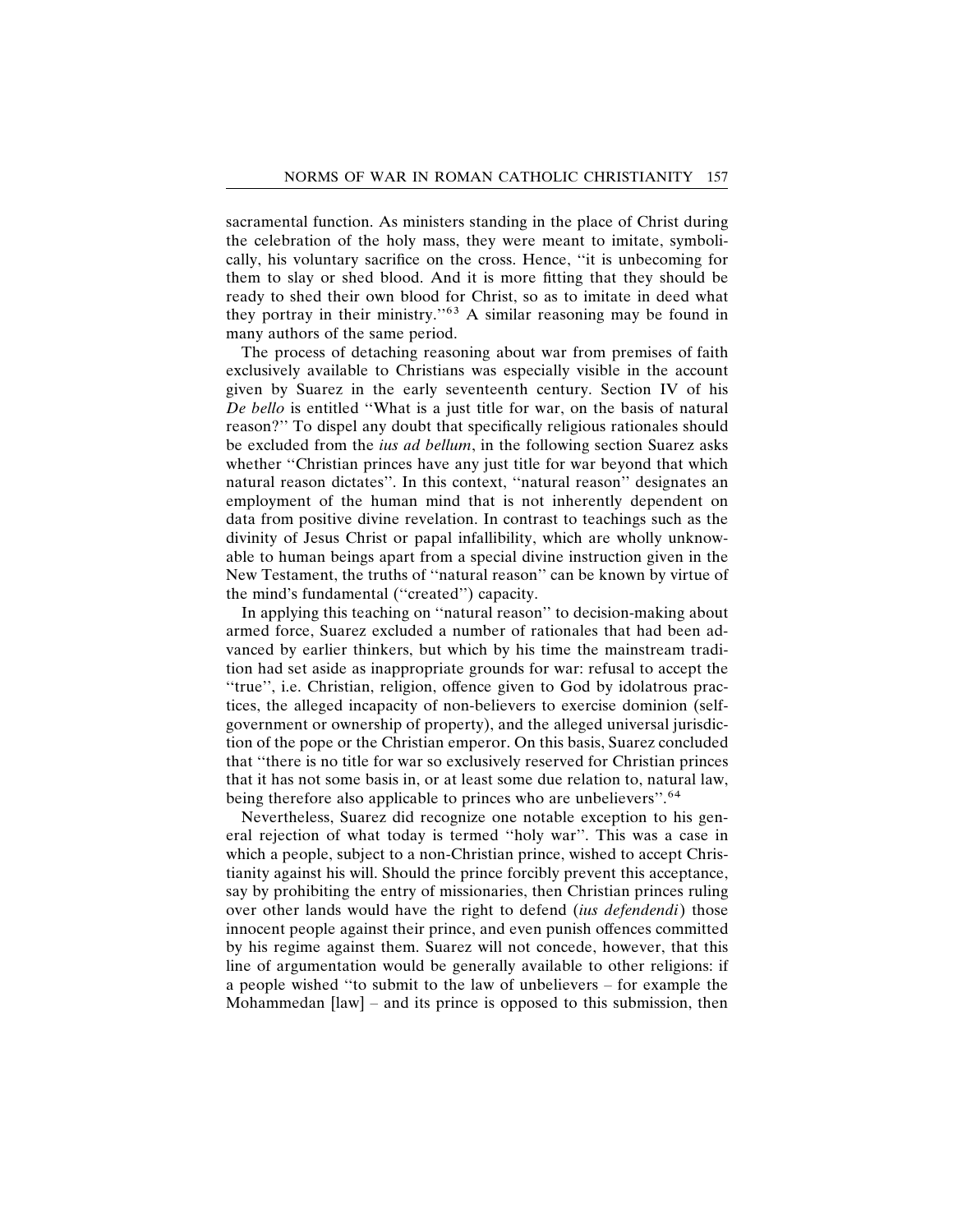an infidel Turkish prince would not have a similar right of war against that other prince''. To hinder the preaching of (or conversion to) Christianity – the ''true law'' in Suarez's eyes – would constitute a serious injustice, ''whereas there is no injury at all in prohibiting the acceptance of another [religious] law''.65

In thus according a special status to Christianity as the rationale for a religiously based right of humanitarian intervention, Suarez was merely following the well-worn path of his predecessors. Vitoria, Thomas Aquinas, Innocent IV and Gratian had each advanced similar arguments. Defence of fellow Christians against religious persecution was in fact one of two principal grounds on which theological and canon law arguments for the medieval Crusades had rested.<sup>66</sup> (The other ground was the belief that Muslims had unjustly seized Jerusalem and the surrounding ''holy lands'', which had previously belonged to Christians; as a result, Christians were entitled to use military force to get their lands back.<sup>67</sup>)

Since the end of World War II, the Catholic Church has progressively detached its teaching on humanitarian military intervention from its original religious setting – the limited case of Christians under attack. One manifestation of this development was the 1948 Christmas message of Pope Pius XII, in which he spoke of ''an obligation for the nations as a whole, who have a duty not to abandon a nation that is attacked".<sup>68</sup> No special mention was made of Christians; the supposition was that this obligation to defend victims of aggression would arise irrespective of their nationality or religious affiliation. This was reaffirmed by Pope John Paul II in his message of 1 January 2000: ''Clearly, when a civilian population risks being overcome by the attacks of an unjust aggressor and political efforts and non-violent defence prove to be of no avail, it is legitimate and even obligatory to take concrete measures to disarm the aggressor.''69 This teaching had found concrete expression the year before when Cardinal Sodano, then the Vatican Secretary of State, justified as legitimate the use of force in Kosovo to protect civilians (the majority of whom were Muslims) from attack by Serb militias.<sup>70</sup> Despite some claims that John Paul had left entirely undefined the parameters of this duty of humanitarian intervention,<sup>71</sup> it may be noted that he did at least clarify how such measures ''must be limited in time and precise in their aims. They must be carried out in full respect for international law, guaranteed by an authority that is internationally recognized."<sup>72</sup>

## Conclusion

The preceding analysis of the ethics of war in the Roman Catholic tradition has mainly focused on the resort to armed force between states (ius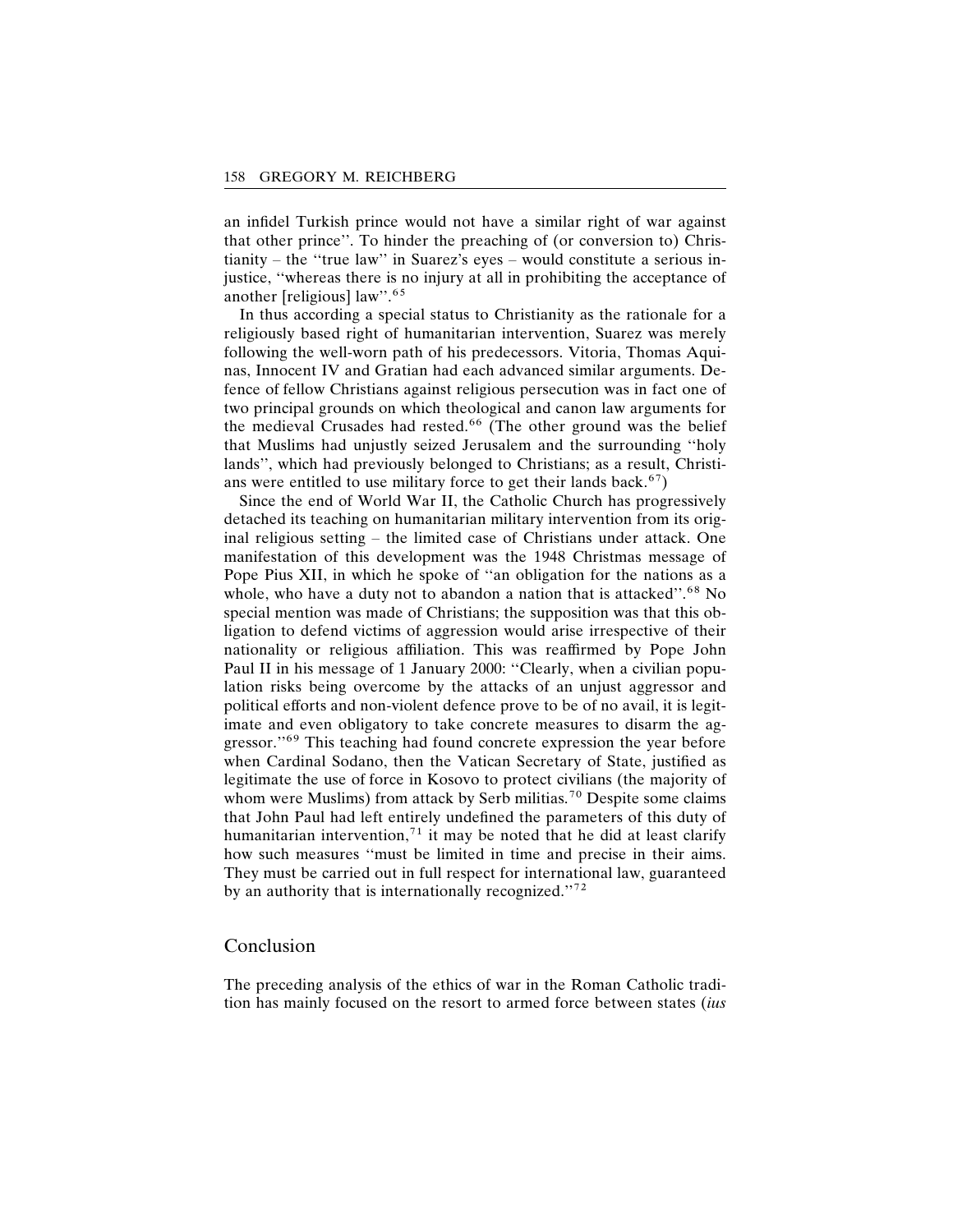ad bellum). It may be noted, in conclusion, that the tradition has seen important developments in other areas as well.

The normative issues raised by civil war have certainly not gone unstudied. John of Salisbury's twelfth-century discussion of tyrannicide, the treatment of insurrection (sedition) by Thomas Aquinas in the thirteenth century, and, in our own time, the articulation of liberation theologies, have had a significant impact. The involvement of Catholics in intra-state conflicts such as the Spanish Civil War, class struggle in Latin America or sectarian violence in Northern Ireland has further fuelled reflection on this topic. In response to these trends, an important Church document, written under the direction of Cardinal Ratzinger (now Pope Benedict XVI), took care to assert that ''systematic recourse to violence put forward as the necessary path to liberation has to be condemned as a destructive illusion and one that opens the way to new forms of servitude".<sup>73</sup>

The rules to be observed in armed conflict *(ius in bello)* constitute another area in which the Catholic tradition has made important contributions. The medieval peace movements of the early Middle Ages (tenth to twelfth centuries), the penitential casuistry of the thirteenth century, the chivalric literature of the fourteenth and fifteenth centuries, and the work of Spanish theologians such as Vitoria and Suarez in the sixteenth and seventeenth centuries have produced an important body of literature on non-combatant immunity, proportionality and side-effect harm.<sup>74</sup> In our own day, this has been applied to problems as diverse as nuclear deterrence and arms control, force protection, terrorism,<sup>75</sup> and ethnic cleansing. Fundamental to this teaching is the conviction not only that a just social, political or international order is the goal toward which all armed struggle must be directed, but also in addition that ''[j]ustice must already mark each stage of the establishment of this new order''.76 In other words, "there is a morality of means"<sup>77</sup> that must always be respected in even the most just of wars.

#### Notes

1. The term is here taken to designate the renunciation of armed force in the face of violent attack (non-resistance to evil), or, more generally, opposition to war or violence of any kind. It may be noted, however, that, during the late nineteenth and early twentieth centuries (up to World War I), ''pacifism'' had a somewhat different meaning in Catholic literature. It then designated ''a firm belief in the obligation to resort first to all possible means of peaceful settlement of disputes", hence "advocacy of ... arbitration, disarmament, and some kind of international organization to prevent war'' (Robert John Araujo, S.J. and John A. Lucal, S.J., Papal Diplomacy and the Quest for Peace. Naples, FL: Sapientia Press, 2004). This latter sense of ''pacifism'' was in fact promoted by thinkers who situated themselves within the just war framework, for instance Alfred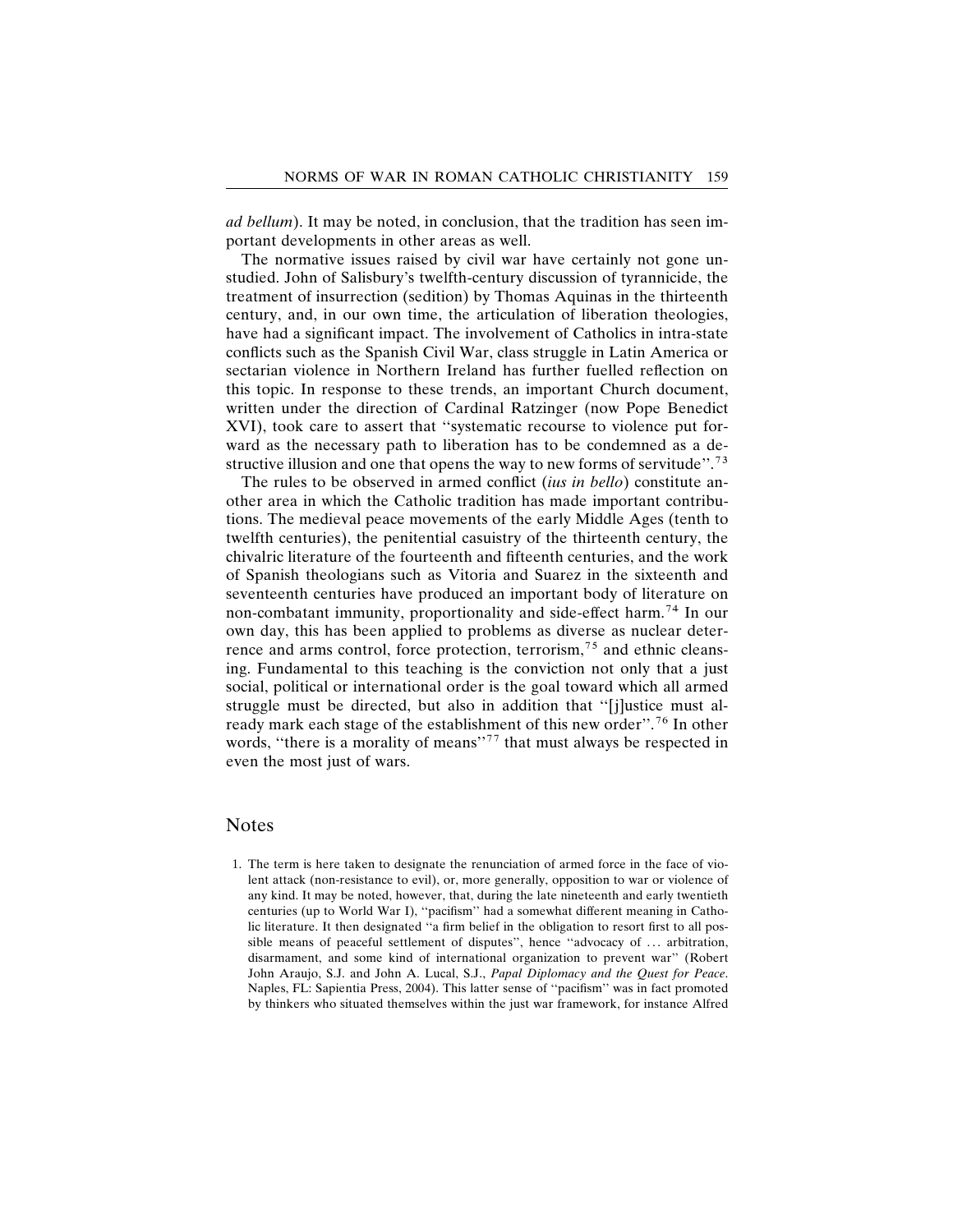Vanderpol, who in 1911 founded the International League of Catholic Pacifists. In his articulation of just war theory, Vanderpol sought to show how the tradition viewed armed force as a justifiable last resort that would be permissible only after non-violent means of conflict resolution (arbitration, etc.) had first been conscientiously attempted. See Alfred Vanderpol, La doctrine scolastique du droit de la guerre. Paris: Pedone, 1919.

- 2. See James Turner Johnson, ''Christian Attitudes toward War and Military Service in the First Four Centuries'', in James Turner Johnson, The Quest for Peace. Princeton, NJ: Princeton University Press, 1987, pp. 3–66. For a more recent discussion of this theme, see Alan Kreider, "Military Service in the Church Orders", Journal of Religious Ethics, 31(3), 2003: 415–442.
- 3. See Jacques Maritain, Freedom in the Modern World, trans. Richard O'Sullivan. New York: Gordian Press, 1971 [1936], pp. 168–188, ''spiritual and secular means of warfare''.
- 4. See, for example, Francisco de Vitoria, Political Writings, ed. Anthony Pagden and Jeremy Lawrance. Cambridge: Cambridge University Press, 1991, p. 296.
- 5. For a survey of these Catholic pacifists, and their break with the mainstream just war tradition, see George Weigel, Tranquillitas Ordinis: The Present Failure and Future Promise of American Catholic Thought on War and Peace. Oxford: Oxford University Press, 1987.
- 6. National Conference of Catholic Bishops, ''The Harvest of Justice Sown in Peace'', Origins, 23(26), 1993: 449–464; see especially section I.B, ''Two Traditions, Nonviolence and Just War'' (pp. 453–454).
- 7. Congregation for the Doctrine of the Faith, Instruction on Christian Freedom and Liberation. Washington, DC: United States Catholic Conference, 1986, pp. 47–48, §79.
- 8. The City of God, book 19, 7, in Augustine, Political Writings, trans. Michael W. Tkacz and Douglas Kries, ed. Ernest L. Fortin and Douglas Kries. Indianapolis: Hackett, 1994, p. 149.
- 9. See Martin Ostwald, ''Peace and War in Plato and Aristotle'', Scripta Classica Israelica, 15, 1996: 102–118.
- 10. See the pseudo-Platonic Definitiones, 413a6, cited by Ostwald, ''Peace and War in Plato and Aristotle'', p. 103, fn 7.
- 11. The agonistic conception of life does represent the sole orientation of the ancient world. Plato himself gave voice to a pacific orientation when, in a famous passage of the Gorgias, he has Socrates assert that ''wise men . . . say that the heavens and the earth, gods and men, are bound together by fellowship and friendship, and order and temperance and justice, and for this reason they call the sum of things the 'ordered' universe, my friend, not the world of disorder or riot'' (507e–508a11); Plato, The Collected Dialogues, ed. E. Hamilton and H. Cairns. New York: Pantheon Books, 1963, p. 290. A similar orientation may also be found, even earlier, in the Confucian tradition of China, where the political implications were explicitly deduced. See Stephen C. Neff, War and the Law of Nations. Cambridge: Cambridge University Press, 2005, pp. 31–34.
- 12. Laws, I, 626a; translation in Plato, The Collected Dialogues, p. 1227.
- 13. Cited in G. S. Kirk, J. E. Raven and M. Schofield, The Presocratic Philosophers, 2nd edn. Cambridge: Cambridge University Press, 1983, p. 193.
- 14. The special place accorded to just war ethics in official Catholic teaching has recently been affirmed in the Catechism of the Catholic Church (promulgated by Pope John Paul II in 1993, revised edition 1997), which assesses the permissibility of armed force by reference to ''the traditional elements of what is called the 'just war' doctrine''. The Holy See, Catechism of the Catholic Church. Corrigenda. Oxford: Family Publications, 1997, §2309.
- 15. On this, see Araujo and Lucal, Papal Diplomacy and the Quest for Peace, pp. 20–22.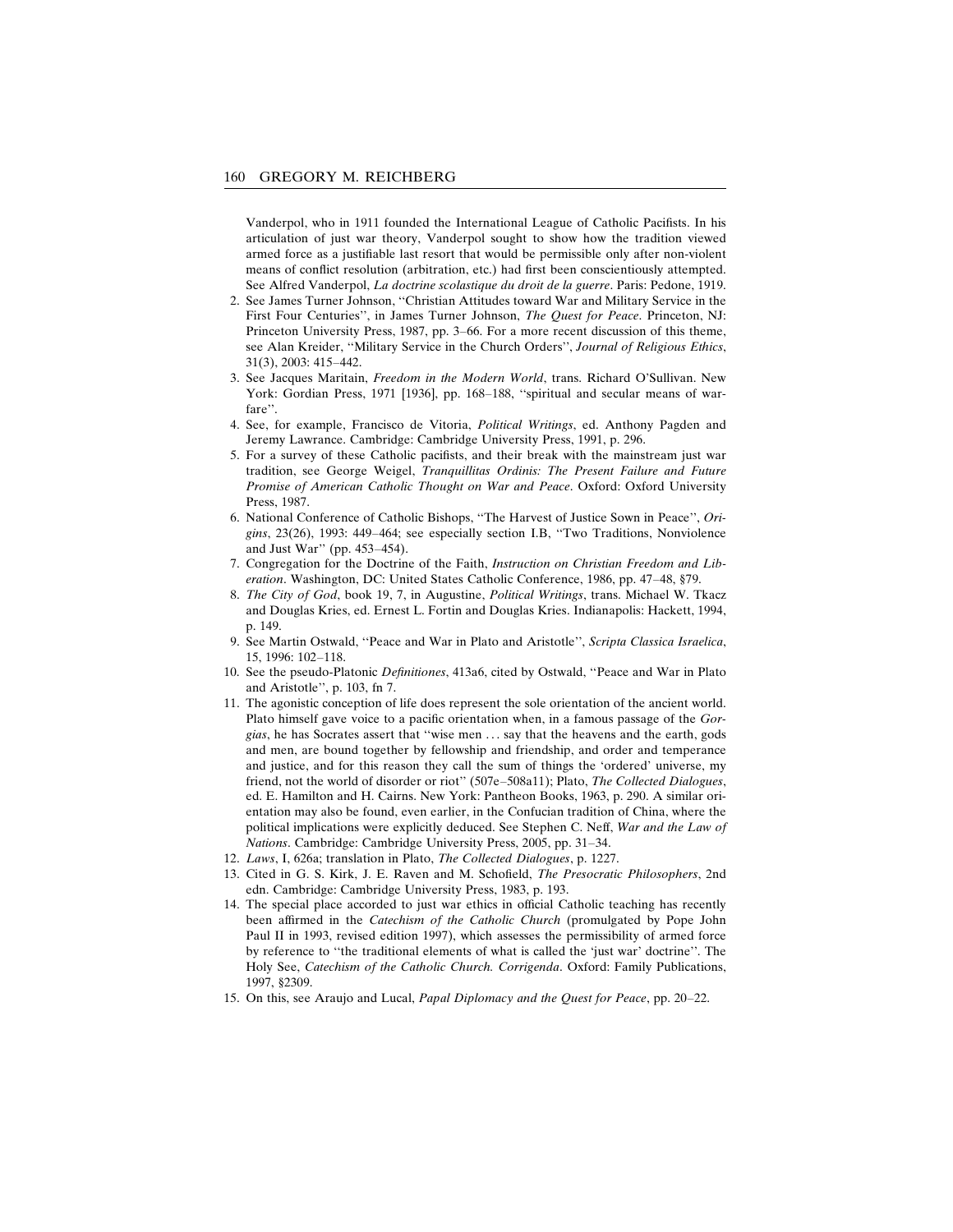- 16. From the preface to Gregory Reichberg, Henrik Syse and Endre Begby (eds), The Ethics of War: Classic and Contemporary Readings. Oxford: Blackwell Publishing, 2006, p. xi.
- 17. For the full text of his speech, see ''Discours du Pape Paul VI a` l'organisation des Nations Unis à l'occasion du 20ème anniversaire de l'organisation'', 4 October 1965; available at  $\langle$ http://www.vatican.va/holy\_father/paul\_vi/speeches/1965/documents/hf\_pvi\_spe\_19651004\_united-nations\_fr.html (accessed 10 October 2008).
- 18. For a fuller account of the regular war view, see Gregory M. Reichberg, ''Just War and Regular War: Competing Paradigms'', in David Rodin and Henry Shue (eds) Just and Unjust Warriors: The Moral and Legal Status of Soldiers. Oxford: Oxford University Press, 2008, pp. 193–213.
- 19. The term was coined by Emer de Vattel in his treatise The Law of Nations (1758) see Reichberg, Syse and Begby, The Ethics of War, pp. 514–516. In line with its French equivalent, the English adjective "regular" is here taken to designate what is "conformable to some accepted or adopted rule or standard; made or carried out in a prescribed manner; recognized as formally correct" (OED, 5th sense of regular). By extension it is said of a ''properly and permanently organized'' military force of a state (7th sense), as in ''regular army'' or ''regular soldiers''.
- 20. Carl Schmitt, The Nomos of the Earth in the International Law of the Jus publicum Europaeum, trans. G. L. Ulmen. New York: Telos Press, 2003.
- 21. National Conference of Catholic Bishops, The Challenge of Peace: God's Promise and Our Response, A Pastoral Letter on War and Peace. Washington, DC: Office of Publishing Services, United States Catholic Conference, 1983, p. 29, §92.
- 22. See Guenter Lewy, The Catholic Church and Nazi Germany. London: Weidenfeld & Nicolson, 1964, pp. 242–251, ''Pope Pius XII: Dilemmas of Neutrality''.
- 23. Decretum Magistri Gratiani, in E. Friedberg (ed.) Corpus Iuris Canonici, pars prior. Leipzig: Tauchnitz, 1879. For a translation of some passages on war, see Reichberg, Syse and Begby, The Ethics of War, pp. 104–124.
- 24. Raymundus de Pennafort, Summa de poenitentia, et matrimonio, cum glossis Ioannis de Friburgo. Rome, 1603. For a translation of some sections on war, see Reichberg, Syse and Begby, The Ethics of War, pp. 131–147.
- 25. See Summa theologiae, II-II, q. 42, a. 1, in Reichberg, Syse and Begby, The Ethics of War, pp. 183-185. The novelty of Aquinas's conception of international order is discussed by Peter Haggenmacher, Grotius et la doctrine de la guerre juste. Paris: Presses Universitaires de France, 1983, pp. 122–125.
- 26. In Summa Theologica, trans. Fathers of the English Dominican Province, 1920; revised edition, Benziger Bros., 1948; reprinted 1981 by Christian Classics, pp. 1353–1357.
- 27. In Sancti Thomae Aquinatis Doctoris Angelici Opera Omnia iussu impensaque Leonis XIII, cum commentariis Thomae de Vio Caietani Ordinis Praedicatorum, vol. 8. Rome: Editori di San Tommaso, 1895, pp. 313–314. For a translation, see Reichberg, Syse and Begby, The Ethics of War, pp. 131–147.
- 28. For a discussion of the main points covered in the work, see the texts and commentary in Reichberg, Syse and Begby, The Ethics of War, pp. 288–332.
- 29. Vitoria, On the Law of War, in Vitoria, Political Writings, pp. 304–306; see Peter Haggenmacher, ''La place de Francisco de Vitoria parmi les fondateurs du droit international", in A. Truyol Serra et al. (eds) Actualité de la pensée juridique de Francisco de Vitoria. Brussels: Bruylant, 1988, pp. 27–80.
- 30. National Conference of Catholic Bishops, ''The Harvest of Justice Sown in Peace''.
- 31. Congregation for the Doctrine of the Faith, Instruction on Christian Freedom and Liberation, p. 53, §91.
- 32. The term is originally from Thomas Aquinas. It refers to an erroneous belief that results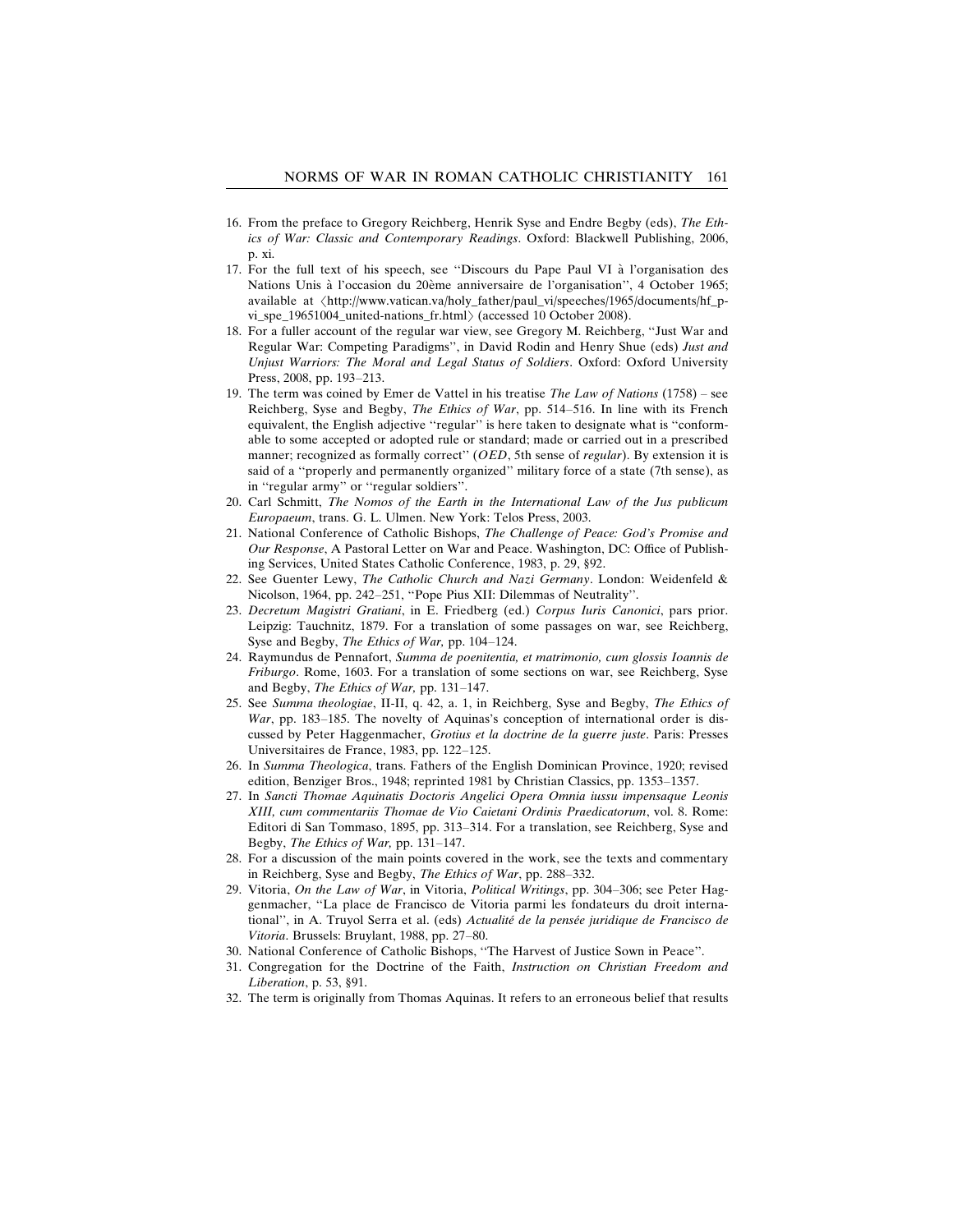from an interplay of factors that are beyond an agent's voluntary control (see Reichberg, Syse and Begby, The Ethics of War, p. 317).

- 33. Reichberg, Syse and Begby, The Ethics of War, p. 332.
- 34. Francisco Suarez, De bello, section VI, §5, in Reichberg, Syse and Begby, The Ethics of War, p. 358.
- 35. De bello, section VII, §3 ff, in Reichberg, Syse and Begby, The Ethics of War, pp. 361 ff.
- 36. De bello, section VII, §§15–19, in Reichberg, Syse and Begby, The Ethics of War, pp. 364–366. For a general treatment of double-effect reasoning in the context of war, see Gregory M. Reichberg and Henrik Syse, ''The Idea of Double Effect – in War and Business'', in Lene Bomann-Larsen and Oddny Wiggen (eds) Responsibility in World Business: Managing Harmful Side-Effects of Corporate Activity. Tokyo: United Nations University Press, 2004, pp. 17–38.
- 37. In 1870, the difficulty of ''trying assess the 'mass-homicide' of modern war in nicely balanced terms of cause and intention and method ... prompted forty Catholic Bishops ... to petition the Pope himself'' for a revision of the Church's teaching on just war. A. C. F. Beales, The Catholic Church and International Order. New York: Penguin Books, 1941, p. 108. It was hoped, in particular, that this revision could be carried out at the Vatican Council (being held that same year), but the issue was never formally taken up by the assembled bishops. For a historical account of this proposal, which appears to have been undertaken originally at the initiative of the Armenian Synod, see Joseph Joblin,  $L'$ Église et la guerre. Paris: Desclée de Brouwer, 1988, pp. 218–223.
- 38. Neff, War and the Law of Nations, p. 279.
- 39. Ibid., p. 293.
- 40. The two most notable works in this genre were Vanderpol, La doctrine scolastique du droit de la guerre, and Robert Regout, La doctrine de la guerre juste de saint Augustin à nos jours d'après les théologiens et les canonists catholiques. Paris: A. Pedone, 1935.
- 41. For a discussion of this trend in Catholic thought, see René Coste, Le problème du droit de guerre dans la pensée de Pie XII. Paris: Aubier, 1962, pp. 148-163, "Faut-il une révision de la doctrine traditionelle?"; and Joblin,  $L'$ Église et la guerre, pp. 207–263. See also the comments on Pope Benedict XV in Araujo and Lucal, Papal Diplomacy and the Quest for Peace, ch. 4, ''The Holy See and the Founding of the League of Nations: 1940–1920'', pp. 91–129.
- 42. ''Pacem, Dei Munus Pulcherrimum: Encyclical of Pope Benedict XV on Peace and Christian Reconciliation", 23 May 1920, §17; available at  $\langle \text{http://www.vatican.va/holy\_}$ father/benedict\_xv/encyclicals/documents/hf\_ben-xv\_enc\_23051920\_pacem-dei-munuspulcherrimum\_en.html $\rangle$  (accessed 10 October 2008).
- 43. See Luigi Taparelli d'Azeglio, Essai théorique de droit naturel base sur les faits, translated from the original Italian. Tournai: H. Casterman, 1875 [1840–1843], vol. II, pp. 290–294 (book 8, ch. 6, propositions 12–18).
- 44. See, for example, Pius XII's Discourse of 6 November 1955, cited by Coste, Le problème du droit de guerre, p. 183. On the relationship between Catholic teaching on natural law and the establishment of world government, see Robert P. George, ''Natural Law and International Order'', in David R. Mapel and Terry Nardin (eds) International Society: Diverse Ethical Perspectives, Princeton, NJ: Princeton University Press, 1998, pp. 54–69.
- 45. See Coste, Le problème du droit de guerre, pp. 56–58, who indicates how Taparelli's conception of international society and armed force influenced Popes Benedict XV, Pius XI and Pius XII.
- 46. For instance, James Turner Johnson, ''Toward Reconstructing the Jus ad Bellum'', The Monist, 57, 1973: 461–488, p. 480.
- 47. See Coste, Le problème du droit de guerre, pp. 159-160.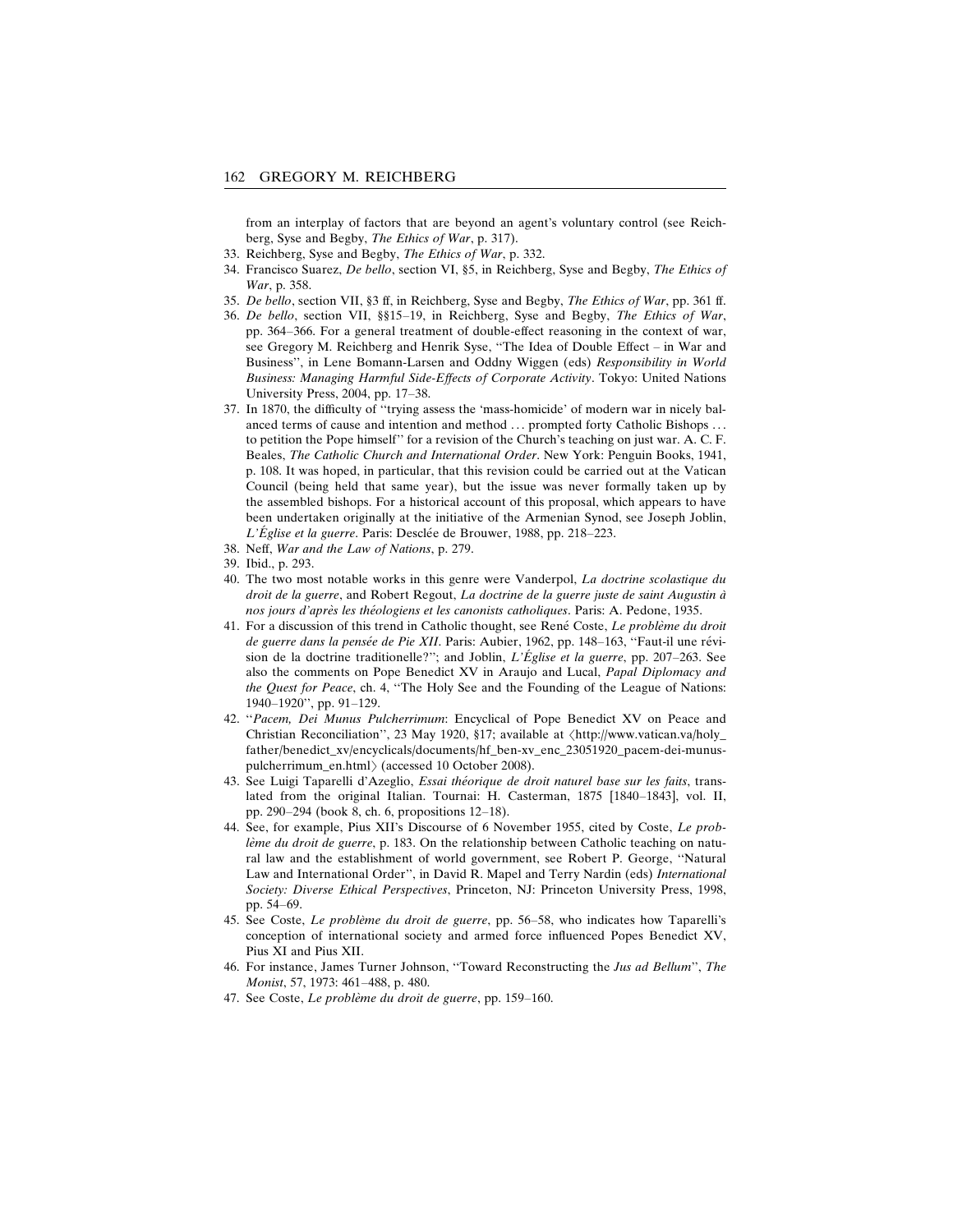- 48. See Charles Journet, Church of the Word Incarnate, vol. 1, The Apostolic Hierarchy, trans. A. H. C. Downes. London and New York: Sheed & Ward, 1955 [1941]; and Gregory M. Reichberg and Henrik Syse, ''Humanitarian Intervention: A Case of Offensive Force?'', Security Dialogue, 33, 2002: 220–233. Similarly, in National Conference of Catholic Bishops, ''The Harvest of Justice Sown in Peace'', it is asserted that ''legitimate political authorities are permitted as a last resort to employ limited force to rescue the innocent and establish justice'' (p. 453).
- 49. "Pacem in Terris: Encyclical of Pope John XXIII on Establishing Universal Peace in Truth, Justice, Charity, and Liberty", 11 April 1963, §127; available at  $\langle$ http://www. vatican.va/holy father/john\_xxiii/encyclicals/documents/hf\_j-xxiii\_enc\_11041963\_pacem en.html $\rangle$  (accessed 10 October 2008).
- 50. National Conference of Catholic Bishops, The Challenge of Peace.
- 51. The phrase is from James Turner Johnson, who has used it as a polemical point of contrast with the ''presumption against war'' view – see James Turner Johnson, ''The Broken Tradition'', The National Interest, No. 45, 1996: 27–36. Johnson is himself a Protestant, but his articulation of this theme has found support among influential Catholic thinkers (''theocons'', to borrow a term coined by Damon Linker, The Theocons. New York: Doubleday, 2006) such as Michael Novak and George Weigel. On the debate between these two conceptions, see Gregory M. Reichberg, ''Is There a 'Presumption against War' in Aquinas's Ethics?", in H. Syse and G. M. Reichberg, Ethics, Nationalism, and Just War: Medieval and Contemporary Perspectives. Washington, DC: Catholic University of America Press, 2007, pp. 72–98. For an application to contemporary Church teaching, see Drew Christiansen, ''Peacemaking and the Use of Force: Behind the Pope's Stringent Just-War Teaching'', America Magazine, 15 May 1999. This debate was reopened by the invasion of Iraq; see Gregory M. Reichberg, ''Preemptive War: What Would Aquinas Say?", *Commonweal*, 131(2), 2004: 9-10,  $\langle$ http:// www.commonwealmagazine.org/article.php?id\_article=831> (accessed 10 October 2008); and George Weigel, "Iraq, Then & Now", First Things, April 2006, available at  $\langle$ http:// www.firstthings.com/article.php3?id\_article=115 \ (accessed 10 October 2008).
- 52. Augustine's letter 185 to Boniface, in Reichberg, Syse and Begby, The Ethics of War, p. 88. See Phillip W. Gray, ''Just War, Schism, and Peace in St. Augustine'', in H. Syse and G. M. Reichberg (eds) Ethics, Nationalism, and Just War: Medieval and Contemporary Perspectives. Washington, DC: The Catholic University of America Press, 2007, pp. 51–71.
- 53. Cited in Reichberg, Syse and Begby, The Ethics of War, p. 109.
- 54. Reichberg, Syse and Begby, The Ethics of War, pp. 121–122.
- 55. Joseph Blötzer, "Inquisition", The Catholic Encyclopedia, vol. VIII. New York: Robert Appleton Company, 1910; available at  $\langle \text{http://www.newadvent.org/cathen/08026a.htm.}\rangle$ (accessed 10 October 2008). For a more elaborate treatment, see Journet, Church of the Word Incarnate, pp. 193–330.
- 56. See Code of Canon Law. Vatican: Libreria Editrice Vaticana, 1983. Revised translation of Codex Iuris Canonici, prepared under the auspices of the Canon Law Society of America, 1999; available at  $\langle$ http://www.vatican.va/archive/ENG1104/\_INDEX.HTM#fonte $\rangle$ (accessed 10 October 2008). Book VI, ''Sanctions in the Church'', Canon 1311, states: ''The Church has the innate and proper right to coerce offending members of the Christian faithful with penal sanctions.'' Canon 1312, §2, adds: ''The law can establish other expiatory penalties which deprive a member of the Christian faithful of some spiritual or temporal good and which are consistent with the supernatural purpose of the Church.'' Among the ecclesiastical sanctions mentioned are excommunication (Canon 1331), suspension or removal from power or office (Canons 1333 and 1336), or prohibition (of priests or members of religious orders) from residing in a certain place or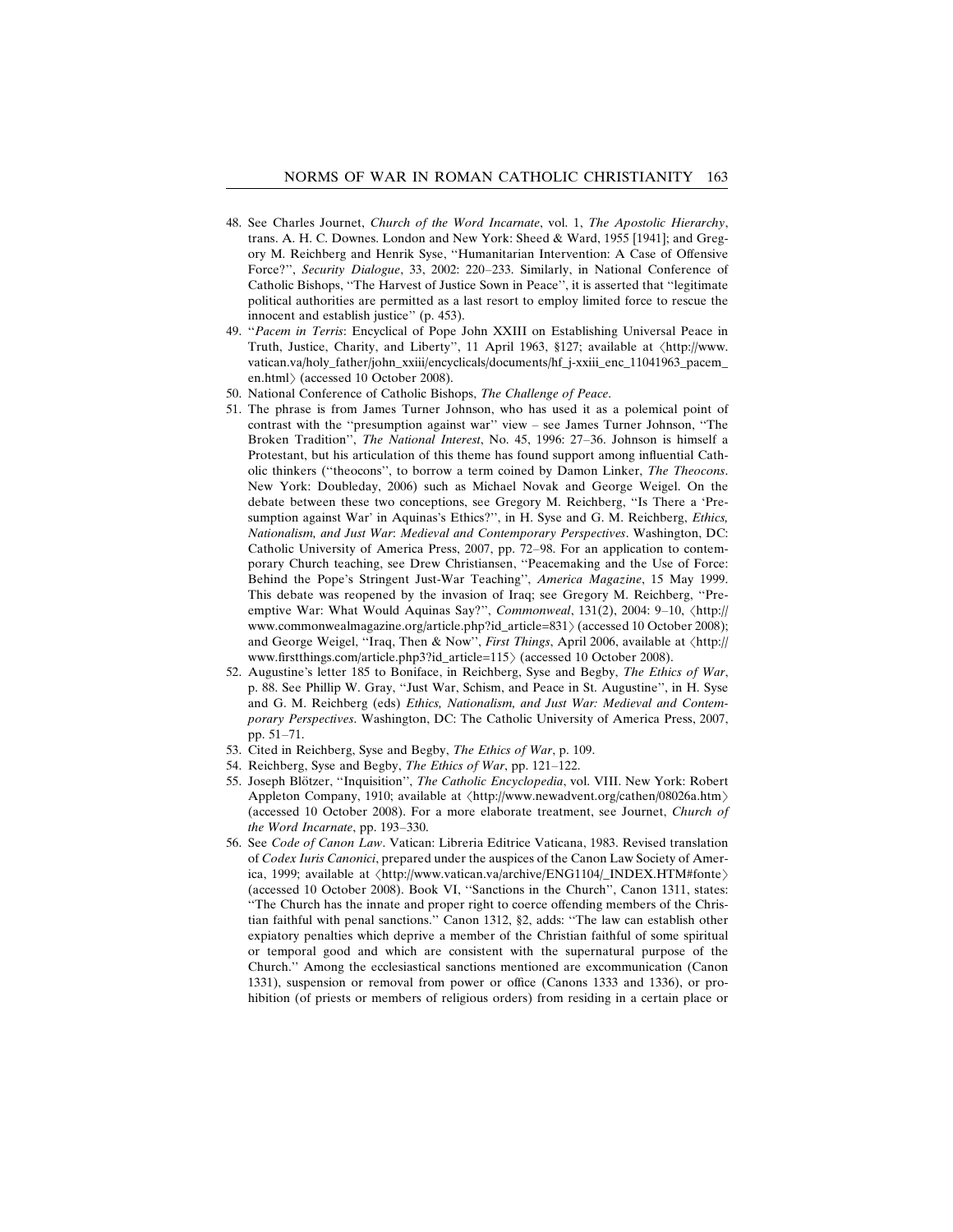territory (Canon 1337). No provision is made for the administration of punishment by civil authorities as a sanction for offences against the faith (heresy, etc.).

- 57. See Pope Benedict XVI's comments to this effect in his discourse to the Roman Curia, 22 December 2005, section entitled "Le difficile dialogue entre Église et modernité". Benedict XVI, "Réflexions sur une année de la vie de l'Église et le monde", Discours à la Curie romaine (22 December 2005), in La documentation catholique, No. 2350, 15 January 2006, pp. 56–63, pp. 60–62.
- 58. From his commentary "On Vows and the Fulfilling of Vows" to the decretal Quod super his; text translated in Reichberg, Syse and Begby, The Ethics of War, p. 154.
- 59. Summa theologiae II-II, q. 10, a. 8; Reichberg, Syse and Begby, The Ethics of War, p. 193.
- 60. See John Muldoon, Popes, Lawyers and Infidels: The Church and the Non-Christian World, 1250–1550. College Park: University of Pennsylvania Press, 1979, pp. 5–18.
- 61. For discussion and references, see Journet, Church of the Word Incarnate, vol. 1, The Apostolic Hierarchy, pp. 228–231.
- 62. Benedict XVI, ''Faith, Reason and the University: Memories and Reflections'', lecture at the University of Regensburg, 12 September 2006; available at  $\langle$ http://www.vatican. va/holy\_father/benedict\_xvi/speeches/2006/september/documents/hf\_ben-xvi\_spe\_ 20060912\_university-regensburg\_en.html> (accessed 10 October 2008), third paragraph.
- 63. Summa theologiae II-II, q. 40, a. 2; cited in Reichberg, Syse and Begby, The Ethics of War, p. 179.
- 64. De bello, section V, §6, cited in Reichberg, Syse and Begby, The Ethics of War, p. 355.
- 65. De bello, section VI, §7, in Reichberg, Syse and Begby, The Ethics of War, p. 356. Suarez attenuates this Christian exceptualism in the passage that follows, when he notes that the reasoning in question could even apply to infidels who wished to forgo idolatry, ''worship the one God and observe the law of nature'' but were impeded from doing so by their rulers. Should another infidel ruler, ''guided solely by natural reason'', come to their aid, his resort to armed force would constitute a ''just defense of the innocent'' (ibid.).
- 66. A selection of relevant passages from these authors may be found in Reichberg, Syse and Begby, The Ethics of War, pp. 114–115 and p. 124 (Gratian), pp. 154–155 (Innocent IV), pp. 191–193 (Thomas Aquinas), pp. 304–305 (Vitoria). For an analysis of rationales for the Crusades, see Benjamin Z. Kedar, Crusade and Mission: European Approaches toward the Muslims. Princeton. NJ: Princeton University Press, 1984.
- 67. See Innocent IV's juridical formulation of this position in ''On Vows and the Fulfilling of Vows'', in Reichberg, Syse and Begby, The Ethics of War, pp. 152–155. Pope Innocent gave two reasons for the Christian claim to ownership of the Holy Land: (i) this land was ''consecrated'' by the birth, life and death of Jesus Christ, such that Christians were entitled to worship there, not Muslims; (ii) this land was justly conquered by the Roman emperor after the death of Christ, a jurisdiction that passed to the later Christian emperors.
- 68. Text quoted by the National Conference of Catholic Bishops, The Challenge of Peace, p. 24, §76.
- 69. ''Message of His Holiness Pope John Paul II for the Celebration of the World Day of Peace", 1 January 2000, §11; available at  $\langle \text{http://www.vatican.va/holy_father/john_f1} \rangle$ paul\_ii/messages/peace/documents/hf\_jp-ii\_mes\_08121999\_xxxiii-world-day-for-peace\_en. html $\rangle$  (accessed 10 October 2008). The obligation in question is of a piece with the more general obligation, enunciated clearly by the revised English edition of the Catechism of the Catholic Church (1997), that ''legitimate defense can not only be a right but a grave duty for one who is responsible for the lives of others'' (§2265, p. 16).
- 70. See Christiansen, ''Peacemaking and the Use of Force''.